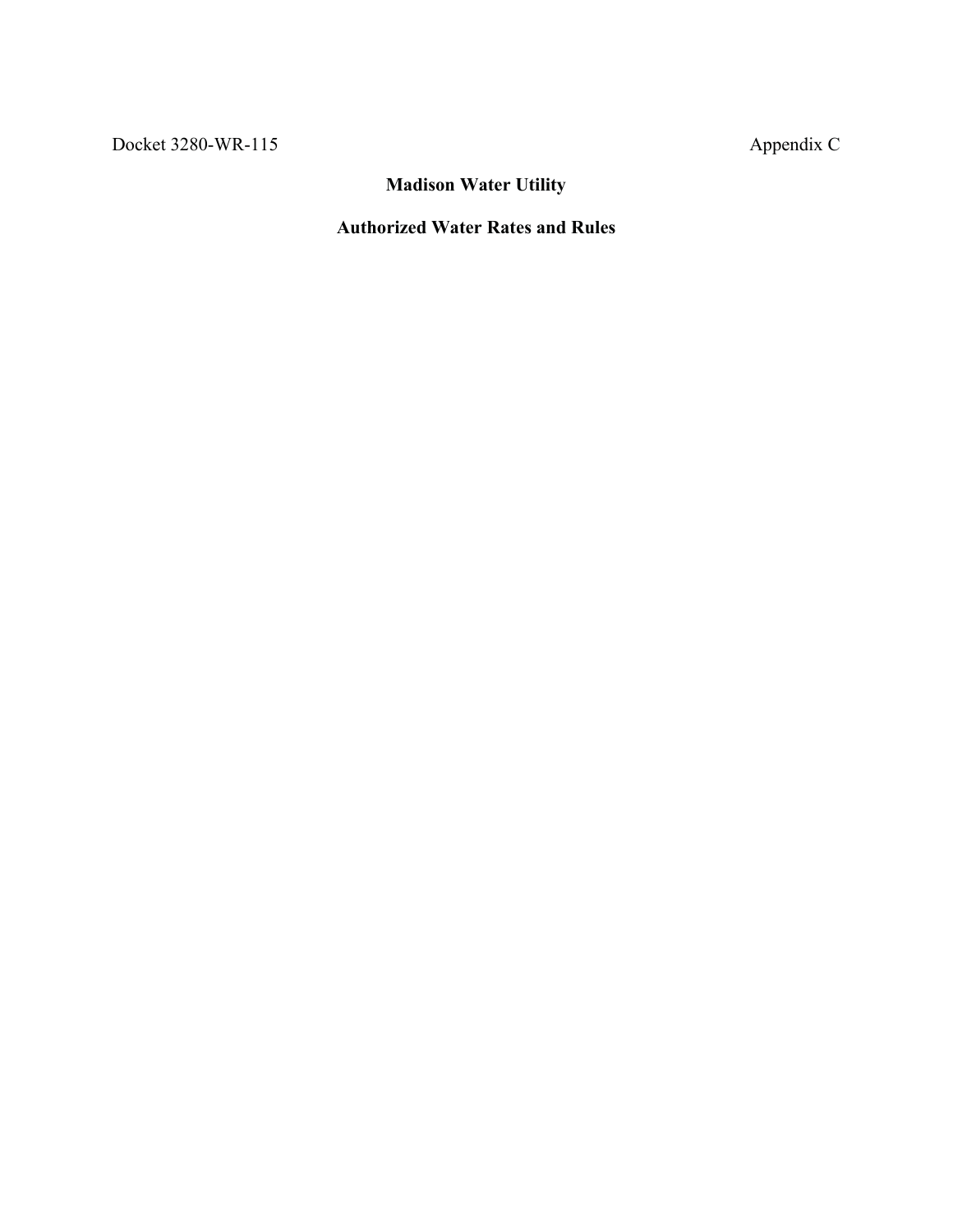## **Madison Water Utility**

## **Water Rate File Changes**

## **New or Amended**

F-1 Mg-1R Mg-1MF Mg-1C  $Mg-1I$ Mg-1PA  $Mg-1S1$ W-1 W-2 W-3 NSM-1 OC-1 Mpa-1  $U_{g-1}$  $Sg-1$  $BW-1$ R-1 Cz-1 X-1 X-2 X-4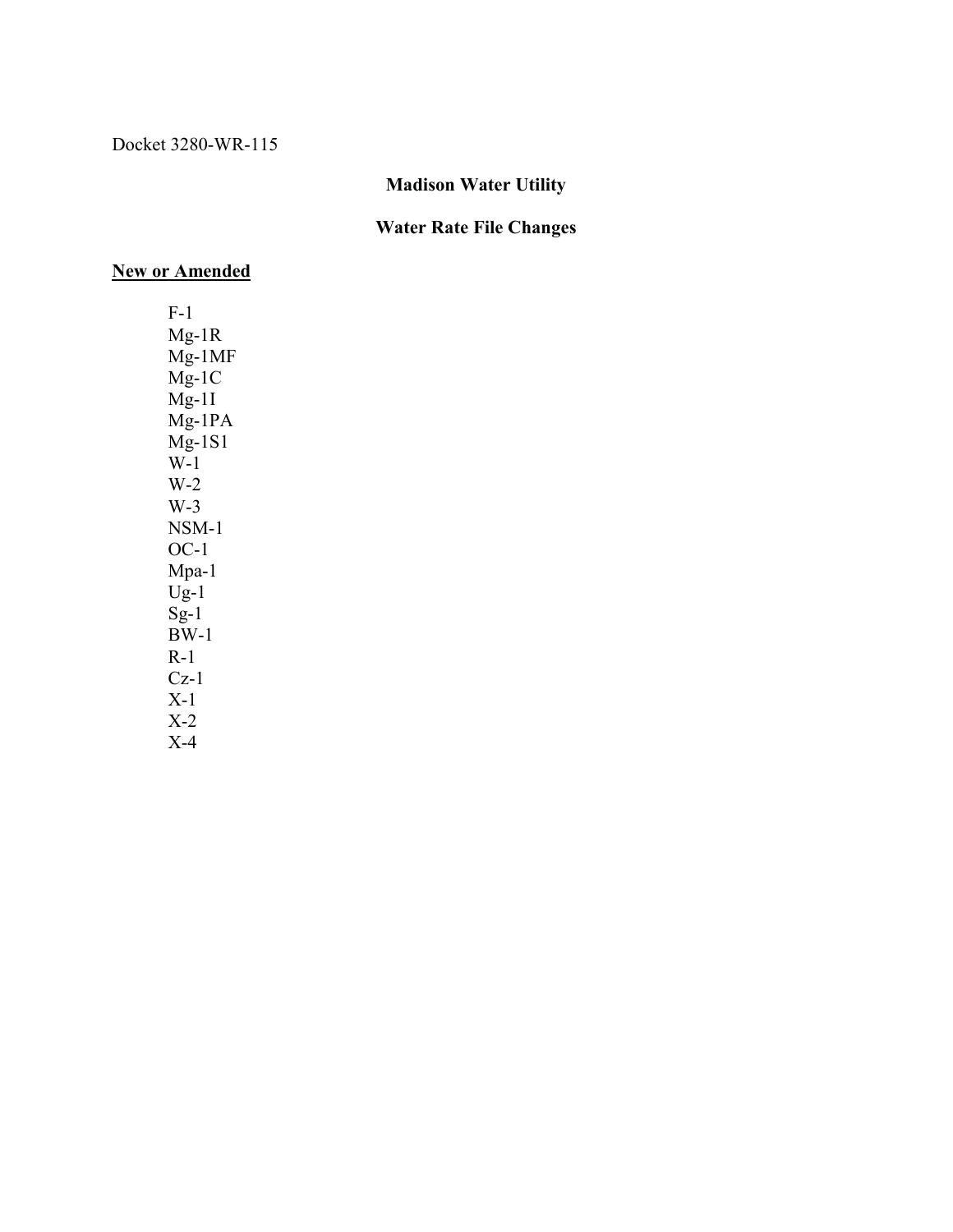## **Madison Water Utility**

## **Public Fire Protection Service – Non-General Service**

Public fire protection service includes the use of hydrants for fire protection service only and such quantities of water as may be demanded for the purpose of extinguishing fires within the service area. This service shall also include water used for testing equipment and training personnel. For all other purposes, the metered or other rates set forth, or as may be filed with the Public Service Commission, shall apply.

Under Wis. Stats. §196.03(3)(b), the City of Madison has elected to make the charges in this schedule applicable to non-general service customers who own property that is located both within the municipal limits and in an area where the utility has an obligation to provide water for public fire protection. Each parcel shall be billed at the  $\frac{5}{8}$ -inch meter rate under this schedule.

Monthly Public Fire Protection Service Charges:

 $\frac{5}{8}$  - inch meter:  $\qquad$  \$ 2.52

Billing: Same as Schedule Mg-1R.

**RATE FILE** Sheet No. 1 of 1 Schedule No. F-1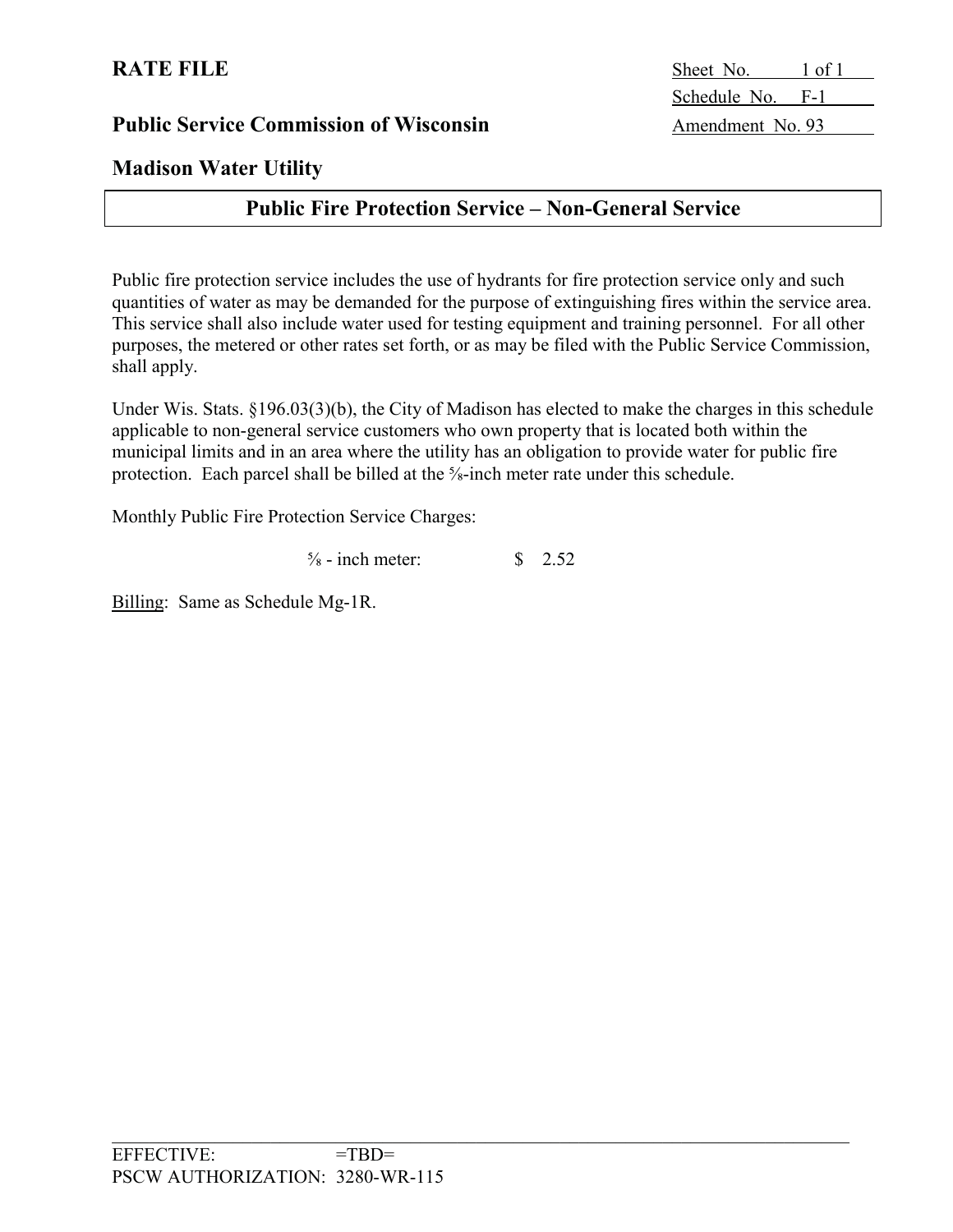**RATE FILE** Sheet No. 1 of 1 Schedule No. Mg-1R

## **Madison Water Utility**

| Monthly Service Charges:     |   |       |                   |   |        |
|------------------------------|---|-------|-------------------|---|--------|
| $\frac{5}{8}$ - inch meter:  | S | 13.80 | 3 - inch meter:   |   | 108.04 |
| $\frac{3}{4}$ - inch meter:  | S | 17.12 | 4 - inch meter:   |   | 166.88 |
| $1$ - inch meter:            | S | 23.74 | $6$ - inch meter: | S | 302.87 |
| $1\frac{1}{4}$ - inch meter: | S | 32.88 | 8 - inch meter:   |   | 464.58 |
| $1\frac{1}{2}$ - inch meter: | S | 41.79 | 10 - inch meter:  |   | 677.72 |
| 2 - inch meter:              | S | 64.63 | 12 - inch meter:  |   | 890.85 |

**General Service – Metered - Residential**

Plus Volume Charges:

| First | 3,000 gallons used each month: \$3.73 per 1,000 gallons        |  |
|-------|----------------------------------------------------------------|--|
| Next  | 3,000 gallons used each month: \$4.93 per 1,000 gallons        |  |
| Next  | 3,000 gallons used each month: \$5.98 per 1,000 gallons        |  |
| Next  | 5,000 gallons used each month: \$8.52 per 1,000 gallons        |  |
|       | Over 14,000 gallons used each month: \$10.32 per 1,000 gallons |  |

**Residential Class – Single Family** includes individually-metered single-family homes, duplexes, triplexes, condominiums, apartment buildings, and mobile home parks.

Billing: Bills for water service are rendered monthly and become due and payable upon issuance following the period for which service is rendered. A late payment charge of 1 percent per month will be added to bills not paid within 20 days of issuance. This late payment charge will be applied to the total unpaid balance for utility service, including unpaid late payment charges. The late payment charge is applicable to all customers. The utility customer may be given a written notice that the bill is overdue no sooner than 20 days after the bill is issued. Unless payment or satisfactory arrangement for payment is made within the next 10 days, service may be disconnected pursuant to Wis. Adm. Code ch. PSC 185.

Combined Metering: Volumetric meter readings will be combined for billing if the utility for its own convenience places more than one meter on a single water service lateral. Multiple meters placed for the purpose of identifying water not discharged into the sanitary sewer are not considered for utility convenience and shall not be combined for billing. This requirement does not preclude the utility from combining readings when metering configurations support such an approach. Meter readings from individually metered separate service laterals shall not be combined for billing purposes.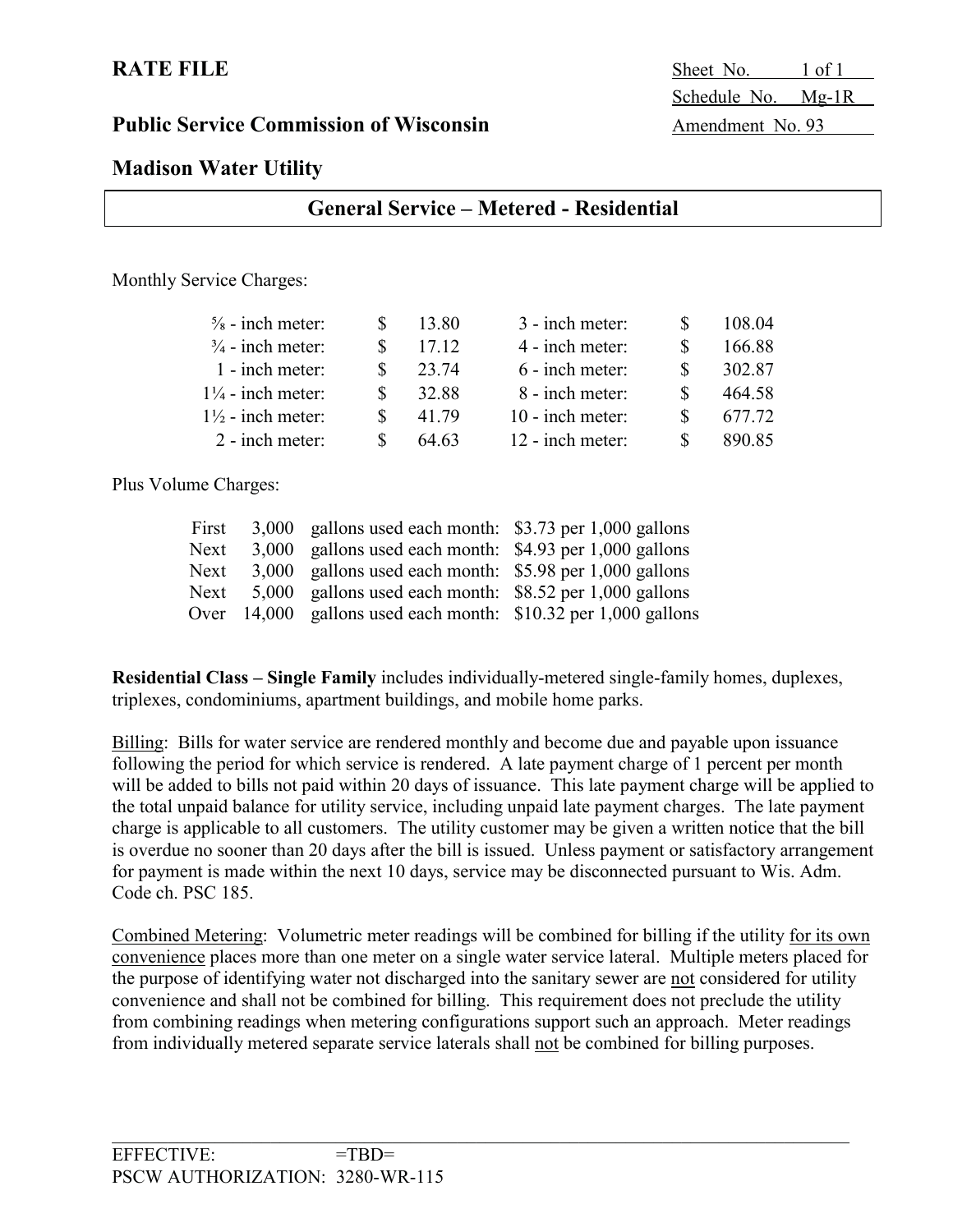**RATE FILE** Sheet No. 1 of 1 Schedule No. Mg-1MF

## **Madison Water Utility**

## **General Service – Metered – Multifamily Residential**

Monthly Service Charges:

| $\frac{5}{8}$ - inch meter:  | 13.80 | 3 - inch meter:  | 108.04 |
|------------------------------|-------|------------------|--------|
| $\frac{3}{4}$ - inch meter:  | 17.12 | 4 - inch meter:  | 166.88 |
| 1 - inch meter:              | 23.74 | 6 - inch meter:  | 302.87 |
| $1\frac{1}{4}$ - inch meter: | 32.88 | 8 - inch meter:  | 464.58 |
| $1\frac{1}{2}$ - inch meter: | 41.79 | 10 - inch meter: | 677.72 |
| 2 - inch meter:              | 64.63 | 12 - inch meter: | 890.85 |

Plus Volume Charges:

All water used monthly: \$3.56 per 1,000 gallons

**Multifamily Residential Class** includes master-metered buildings with three or more dwelling units such as condominiums, apartment buildings, and mobile home parks.

Billing: Same as Mg-1R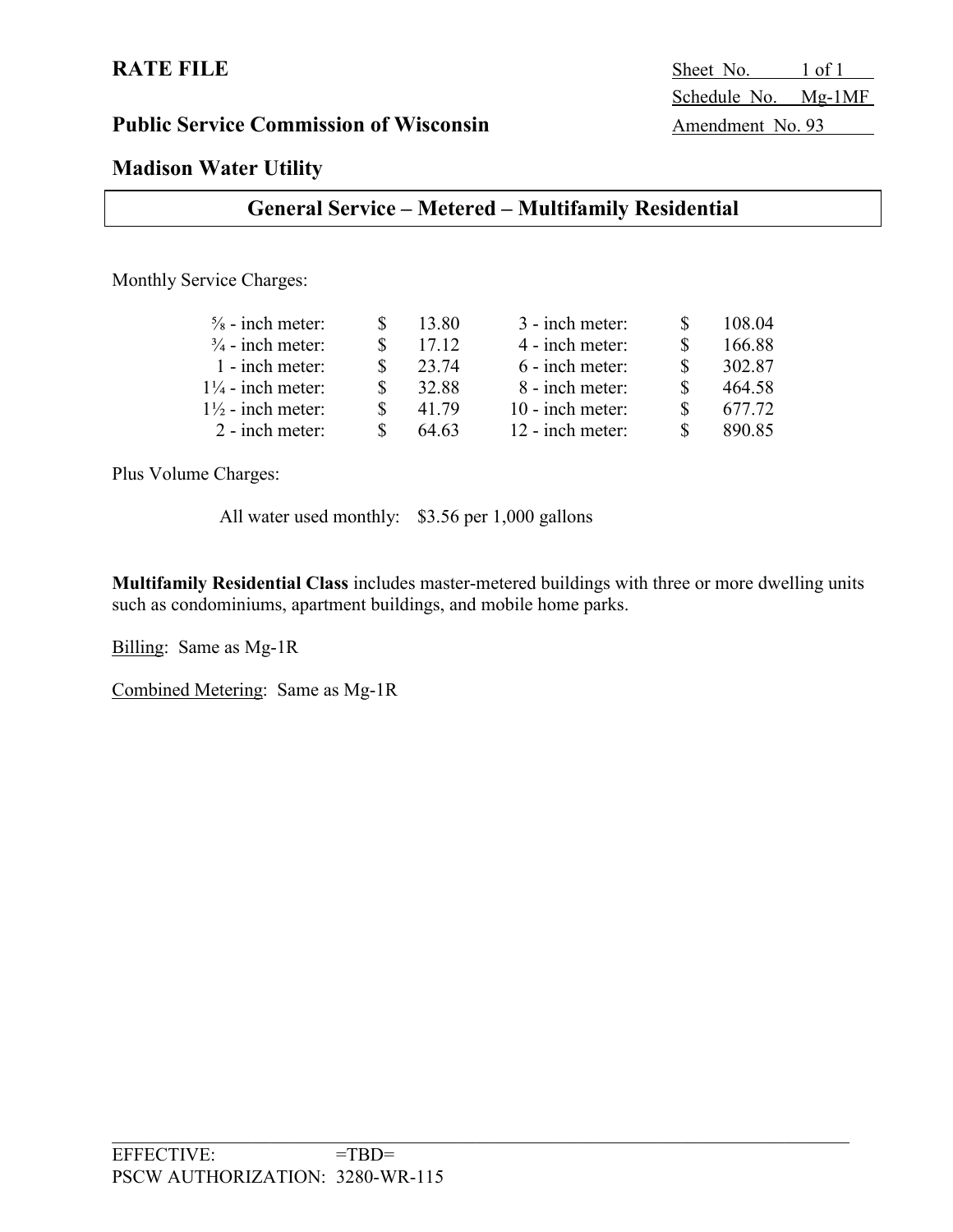**RATE FILE** Sheet No. 1 of 1 Schedule No. Mg-1C

## **Madison Water Utility**

Monthly Service Charges:

| $\frac{5}{8}$ - inch meter:  | 13.80 | 3 - inch meter:  | 108.04 |
|------------------------------|-------|------------------|--------|
| $\frac{3}{4}$ - inch meter:  | 17.12 | 4 - inch meter:  | 166.88 |
| 1 - inch meter:              | 23.74 | 6 - inch meter:  | 302.87 |
| $1\frac{1}{4}$ - inch meter: | 32.88 | 8 - inch meter:  | 464.58 |
| $1\frac{1}{2}$ - inch meter: | 41.79 | 10 - inch meter: | 677.72 |
| 2 - inch meter:              | 64.63 | 12 - inch meter: | 890.85 |

Plus Volume Charges:

All water used monthly: \$4.33 per 1,000 gallons

**Commercial Class** includes business entities and institutions, except governmental entities, that provide goods or services. Churches and parochial schools are not governmental and are classified as commercial.

Billing: Same as Mg-1R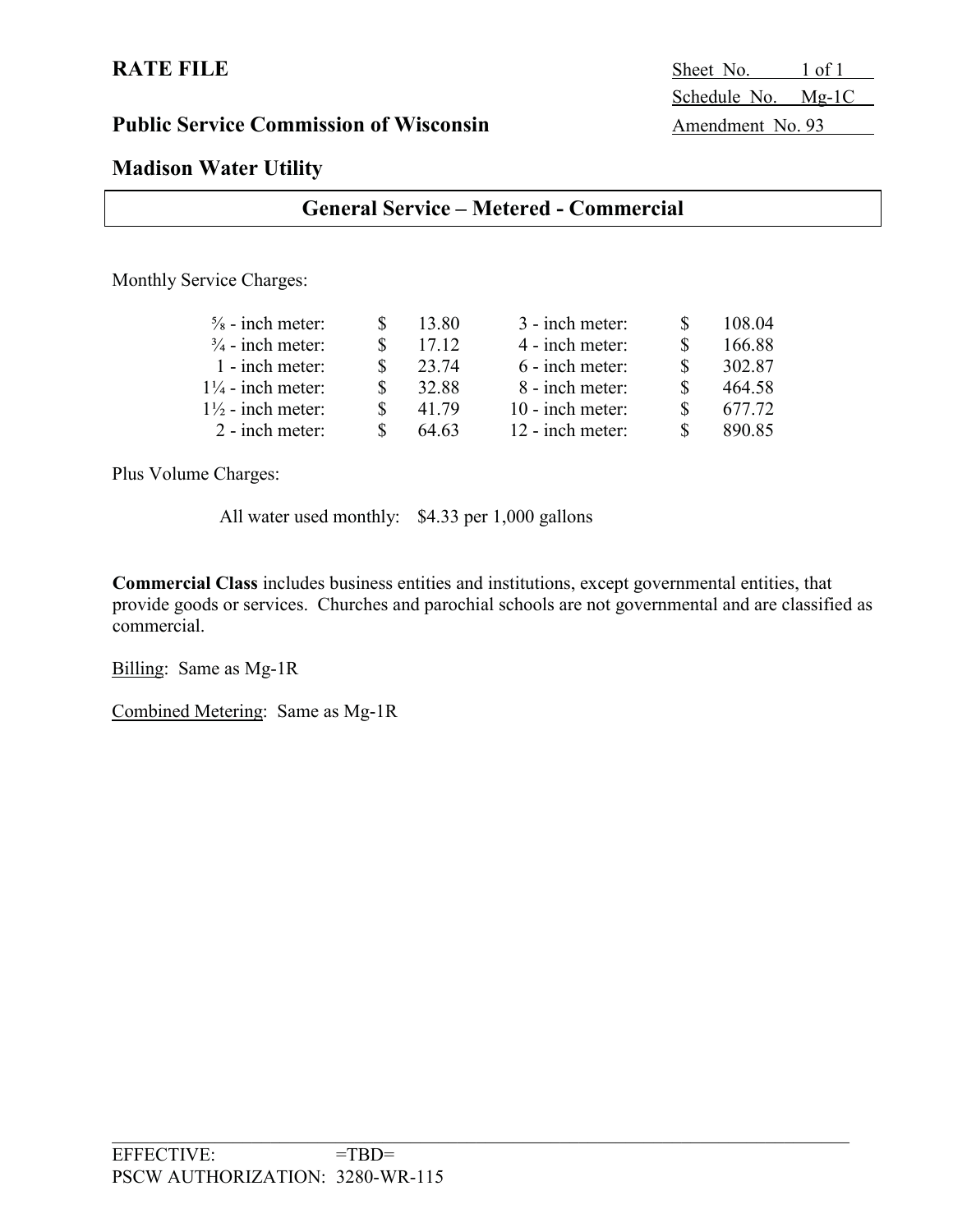**RATE FILE** Sheet No. 1 of 1 Schedule No. Mg-11

## **Madison Water Utility**

| <b>General Service – Metered - Industrial</b> |
|-----------------------------------------------|
|                                               |

Monthly Service Charges:

| $\frac{5}{8}$ - inch meter:  | 13.80 | 3 - inch meter:  | 108.04 |
|------------------------------|-------|------------------|--------|
| $\frac{3}{4}$ - inch meter:  | 17.12 | 4 - inch meter:  | 166.88 |
| 1 - inch meter:              | 23.74 | 6 - inch meter:  | 302.87 |
| $1\frac{1}{4}$ - inch meter: | 32.88 | 8 - inch meter:  | 464.58 |
| $1\frac{1}{2}$ - inch meter: | 41.79 | 10 - inch meter: | 677.72 |
| 2 - inch meter:              | 64.63 | 12 - inch meter: | 890.85 |

Plus Volume Charges:

All water used monthly: \$4.84 per 1,000 gallons

**Industrial Class** includes customers who are engaged in the manufacture or production of goods.

Billing: Same as Mg-1R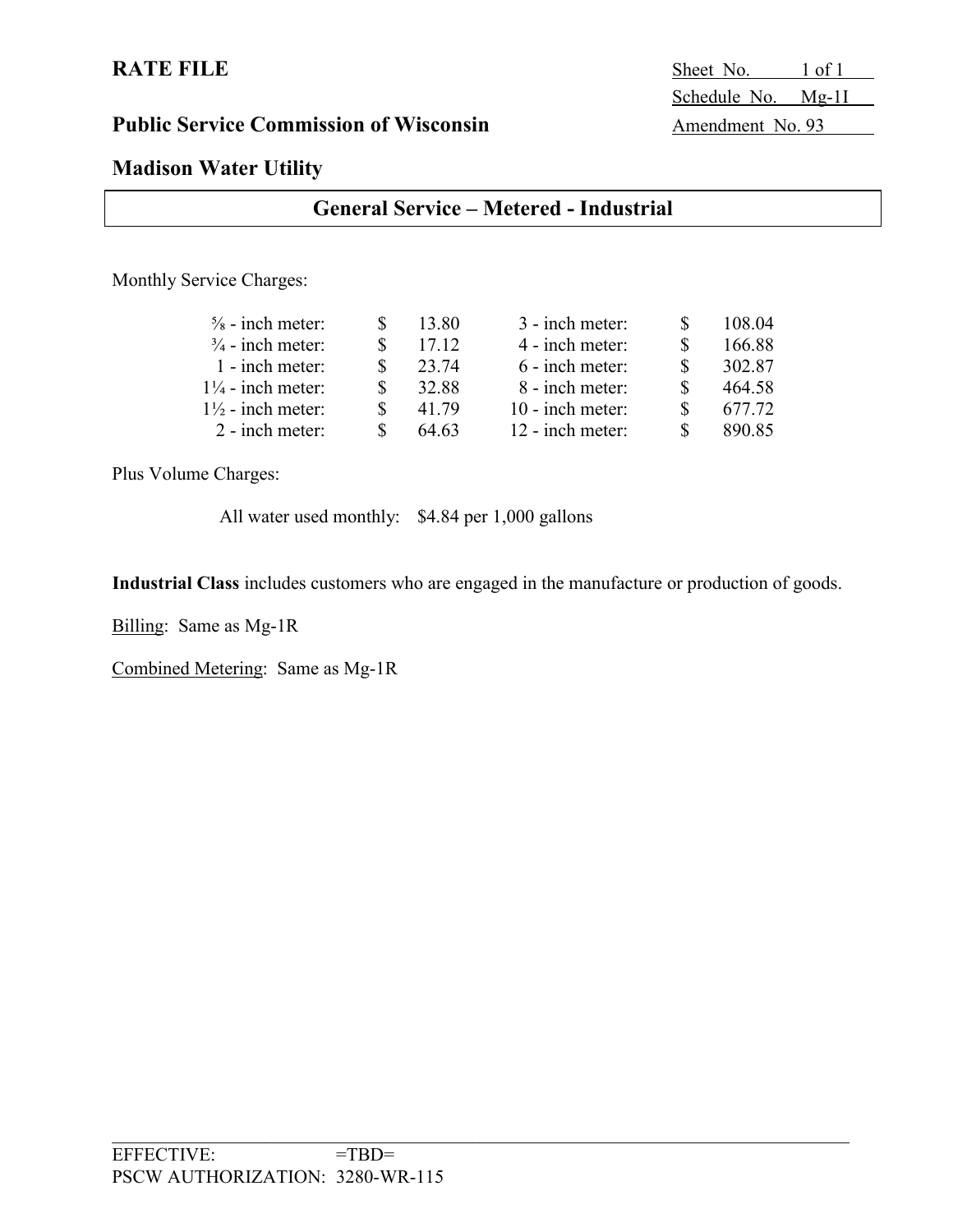**RATE FILE** Sheet No. 1 of 1 Schedule No. Mg-1PA

## **Madison Water Utility**

| <b>General Service – Metered – Public Authority</b> |  |  |  |
|-----------------------------------------------------|--|--|--|
|-----------------------------------------------------|--|--|--|

Monthly Service Charges:

| $\frac{5}{8}$ - inch meter:  | 13.80 | 3 - inch meter:  | 108.04 |
|------------------------------|-------|------------------|--------|
| $\frac{3}{4}$ - inch meter:  | 17.12 | 4 - inch meter:  | 166.88 |
| $1$ - inch meter:            | 23.74 | 6 - inch meter:  | 302.87 |
| $1\frac{1}{4}$ - inch meter: | 32.88 | 8 - inch meter:  | 464.58 |
| $1\frac{1}{2}$ - inch meter: | 41.79 | 10 - inch meter: | 677.72 |
| 2 - inch meter:              | 64.63 | 12 - inch meter: | 890.85 |

Plus Volume Charges:

All water used monthly: \$4.89 per 1,000 gallons

**Public Authority Class** includes any department, agency, or entity of local, state, or federal government, including public schools, colleges, and universities.

Billing: Same as Mg-1R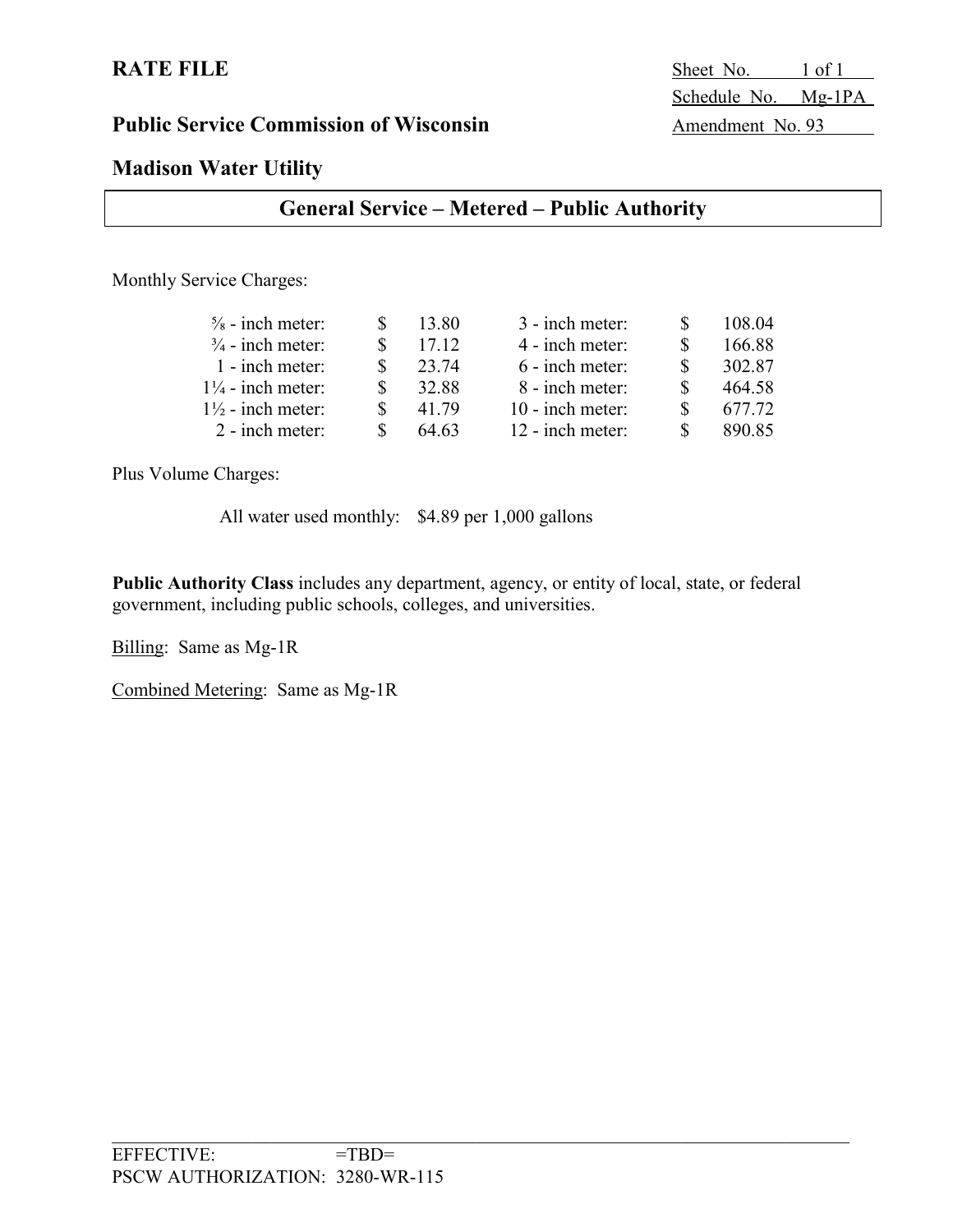**RATE FILE** Sheet No. 1 of 1 Schedule No. Mg-1S1

## **Madison Water Utility**

## **General Service – Metered - Duplex**

Monthly Service Charges:

| $\frac{5}{8}$ - inch meter:  | 13.80 | 3 - inch meter:  | 108.04 |
|------------------------------|-------|------------------|--------|
| $\frac{3}{4}$ - inch meter:  | 17.12 | 4 - inch meter:  | 166.68 |
| 1 - inch meter:              | 23.74 | 6 - inch meter:  | 302.87 |
| $1\frac{1}{4}$ - inch meter: | 32.88 | 8 - inch meter:  | 464.58 |
| $1\frac{1}{2}$ - inch meter: | 41.79 | 10 - inch meter: | 677.72 |
| 2 - inch meter:              | 64.63 | 12 - inch meter: | 890.85 |

Plus Volume Charges:

All water used monthly: \$3.56 per 1,000 gallons

**Residential Class – Duplex** includes master metered buildings with two dwelling units.

Billing: Same as Mg-1R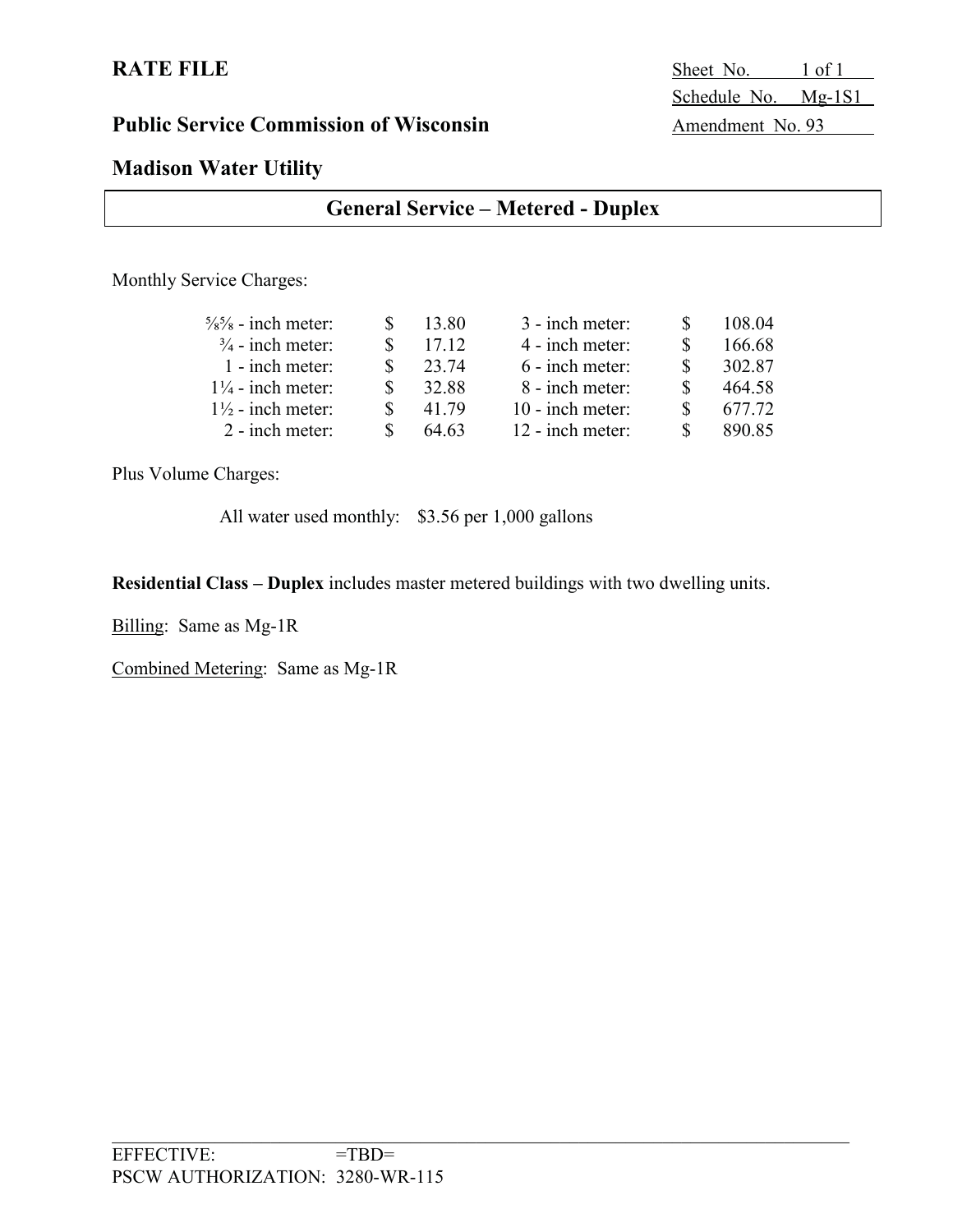## **Madison Water Utility**

## **Wholesale Water Service**

Wholesale water service to the Fitchburg Water Utility shall be provided at the following rate:

General Service

Service Charge: \$ 302.87 per month

Volume Charge: \$ 4.30 per 1,000 gallons

Billing: Same as Schedule Mg-1R.

**RATE FILE** Sheet No. 1 of 1 Schedule No. W-1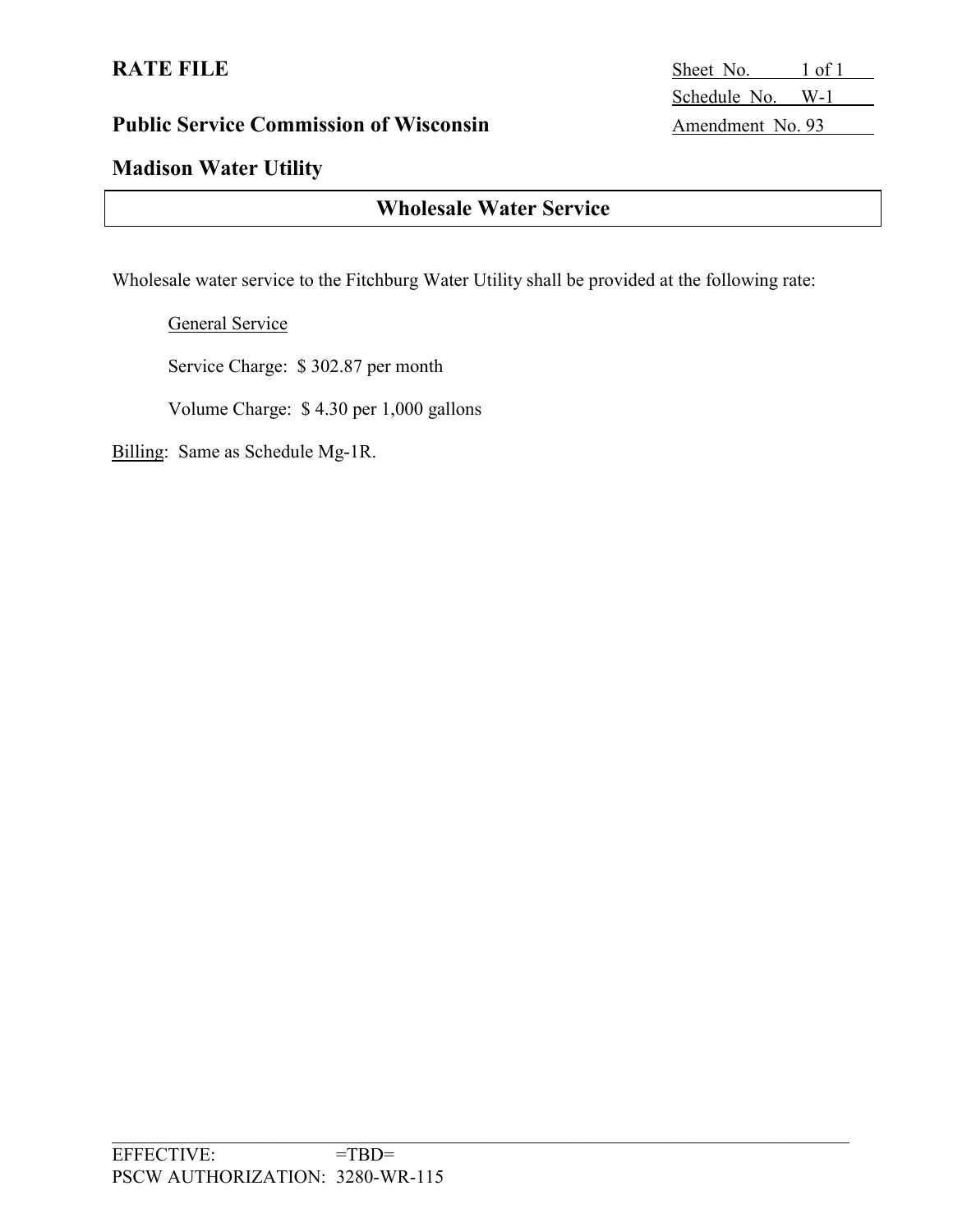## **Madison Water Utility**

## **Wholesale Water Service**

Wholesale water service to the Village of Maple Bluff Municipal Water Utility shall be provided at

the following rate:

General Service

Service Charge: \$ 1,211.48 per month

Volume Charge: \$ 4.22 per 1,000 gallons

Billing: Same as Schedule Mg-1R.

**RATE FILE** Sheet No. 1 of 1 Schedule No. W-2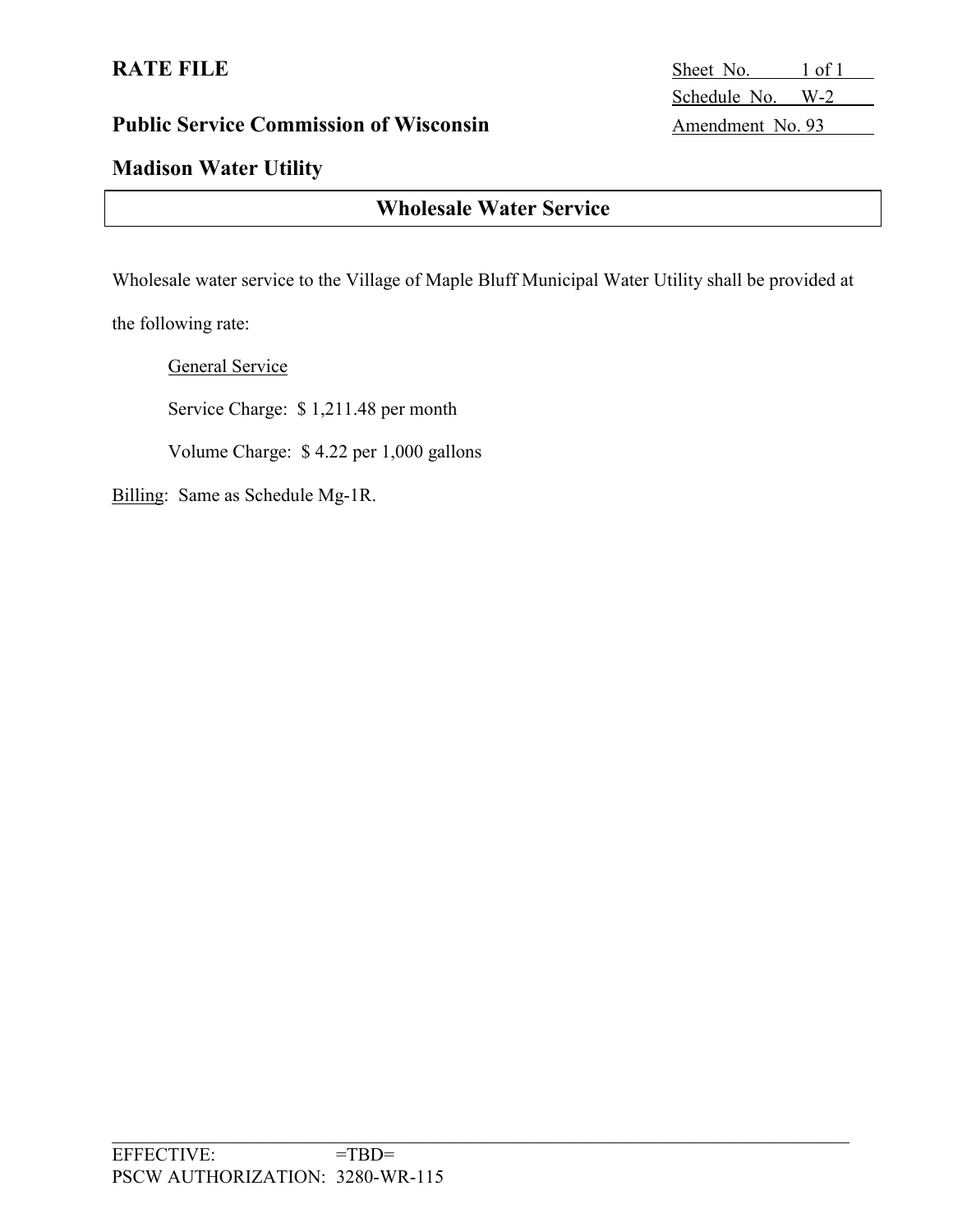## **Madison Water Utility**

## **Wholesale Water Service**

Wholesale water service to the Village of Shorewood Hills Water Utility shall be provided at the

following rate:

General Service

Service Charge: \$ 1,373.19 per month

Volume Charge: \$ 2.79 per 1,000 gallons

Billing: Same as Schedule Mg-1R.

**RATE FILE** Sheet No. 1 of 1 Schedule No. W-3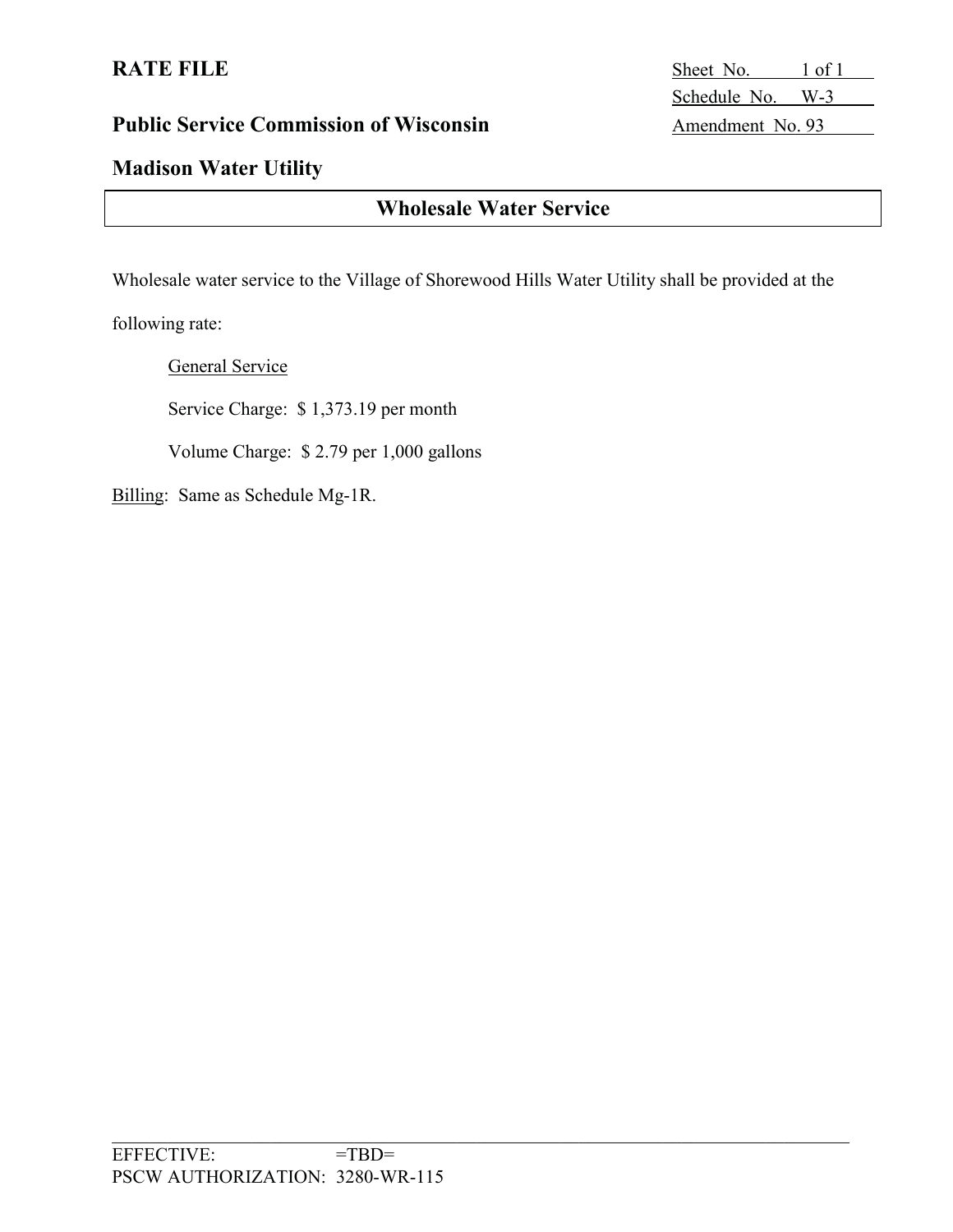**RATE FILE** Sheet No. 1 of 1 Schedule No. NSM-1

## **Madison Water Utility**

## **Non-Standard Meter Service**

The utility has chosen to install wireless advanced meters as standard equipment for all customers. Customers who are provided service under Schedule Mg-1R and choose not to have a standard wireless advanced meter installed on their premises may select one of the following options.

Service Charges:

Option 1: Installation of electronic read transmitter on the outside of the building. A customer electing this option shall pay a one-time charge at the actual cost for each non-standard meter installation.

Option 2: No electronic read transmitter anywhere on property. A customer electing this option shall pay a monthly non-standard meter charge of \$4.06 for each non-standard meter. In addition, if an electronic meter read transmitter is installed, and the customer requests to have it removed, the requester shall pay a one-time charge at the actual cost for each transmitter removed.

If a customer establishes service at a new location where a standard meter is installed, and the customer requests non-standard meter service, the utility shall assess the customer a one-time charge, based on actual utility costs, for the installation of a non-standard meter.

If a customer establishes service at a location where a non-standard meter is installed, the utility may not assess a charge for installing a standard meter and wireless transmitter.

The utility may not charge an existing customer who chooses to convert from a non-standard meter to a standard meter. The customer remains responsible for any unpaid non-standard meter charges incurred prior to the conversion.

Billing: Same as Schedule Mg-1R.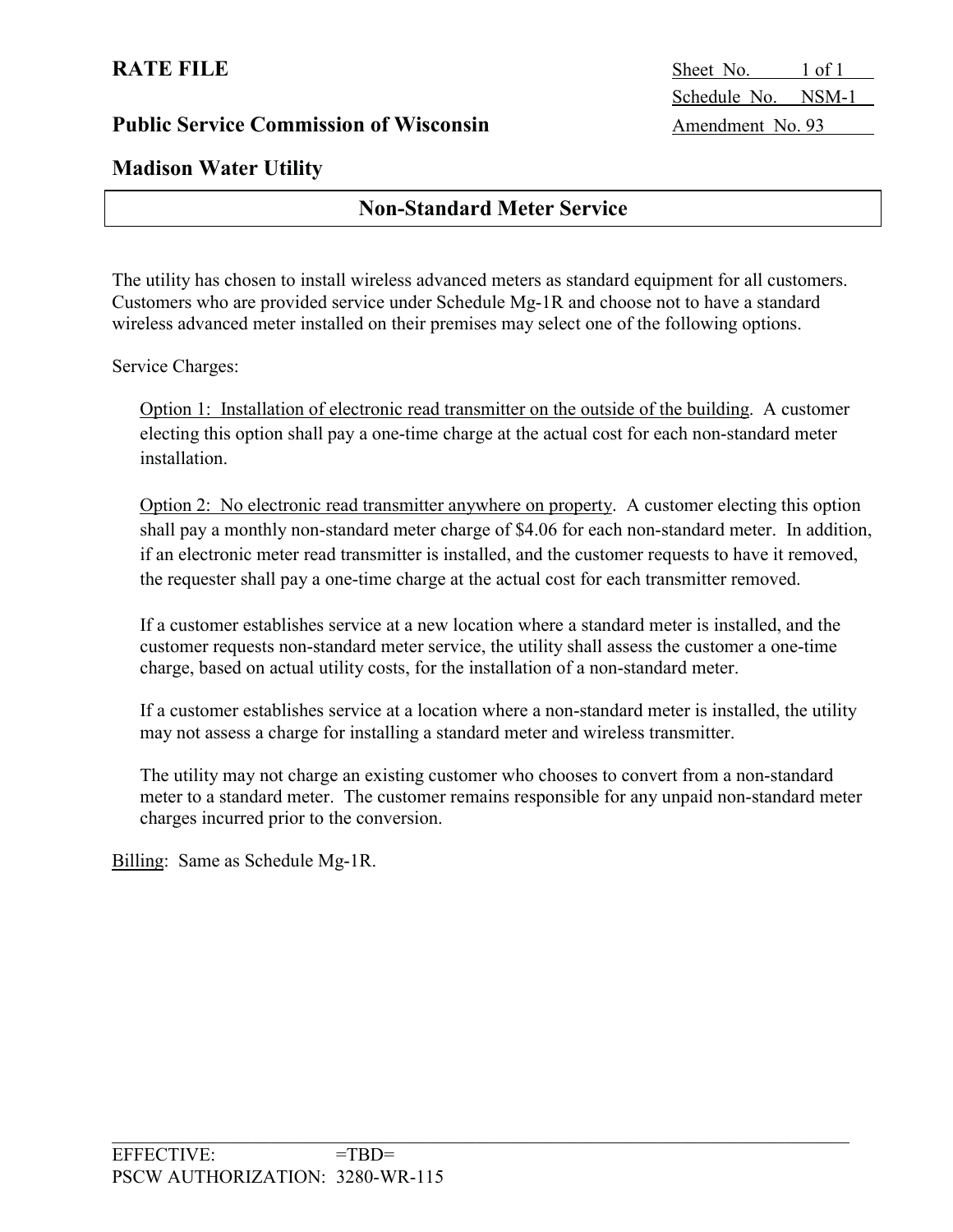**Madison Water Utility**

## **Other Charges**

Payment Not Honored by Financial Institution Charge: The utility shall assess a \$25.00 charge when a payment rendered for utility service is not honored by the customer's financial institution. This charge may not be in addition to, but may be inclusive of, other such charges when the payment was for multiple services.

Special Billing Charge: The utility shall assess a \$25.00 charge to the requestor to cover administrative expenses whenever an existing customer or the property owner requests a special billing outside of the normal utility billing. This charge may not be assessed to a new customer.

Special Meter Reading Charge: The utility shall assess a \$20.00 charge to the requestor whenever an existing customer or the property owner requests a special meter reading by utility personnel on a date other than the regularly scheduled meter reading. This charge may not be assessed if the customer or the property owner provides the meter reading. This charge may not be assessed to a new customer.

Missed Appointment Charge: The utility shall assess a missed appointment charge when a customer, without providing reasonable cancellation notice, fails to be present at the customer's location for an appointment scheduled with utility personnel. The utility may not apply the charge for the first such missed appointment during normal business hours. The utility shall apply the charge for the first such missed appointment after normal business hours.

| During normal business hours: | \$40.00 |
|-------------------------------|---------|
| After normal business hours:  | \$60.00 |

Real Estate Closing Account Charge: The utility shall assess a \$15.00 charge whenever a customer or the customer's agent requests written documentation from the utility of the customer's account status in connection with a real estate closing.

Billing: Same as Schedule Mg-1R.

**RATE FILE** Sheet No. 1 of 1 Schedule No. OC-1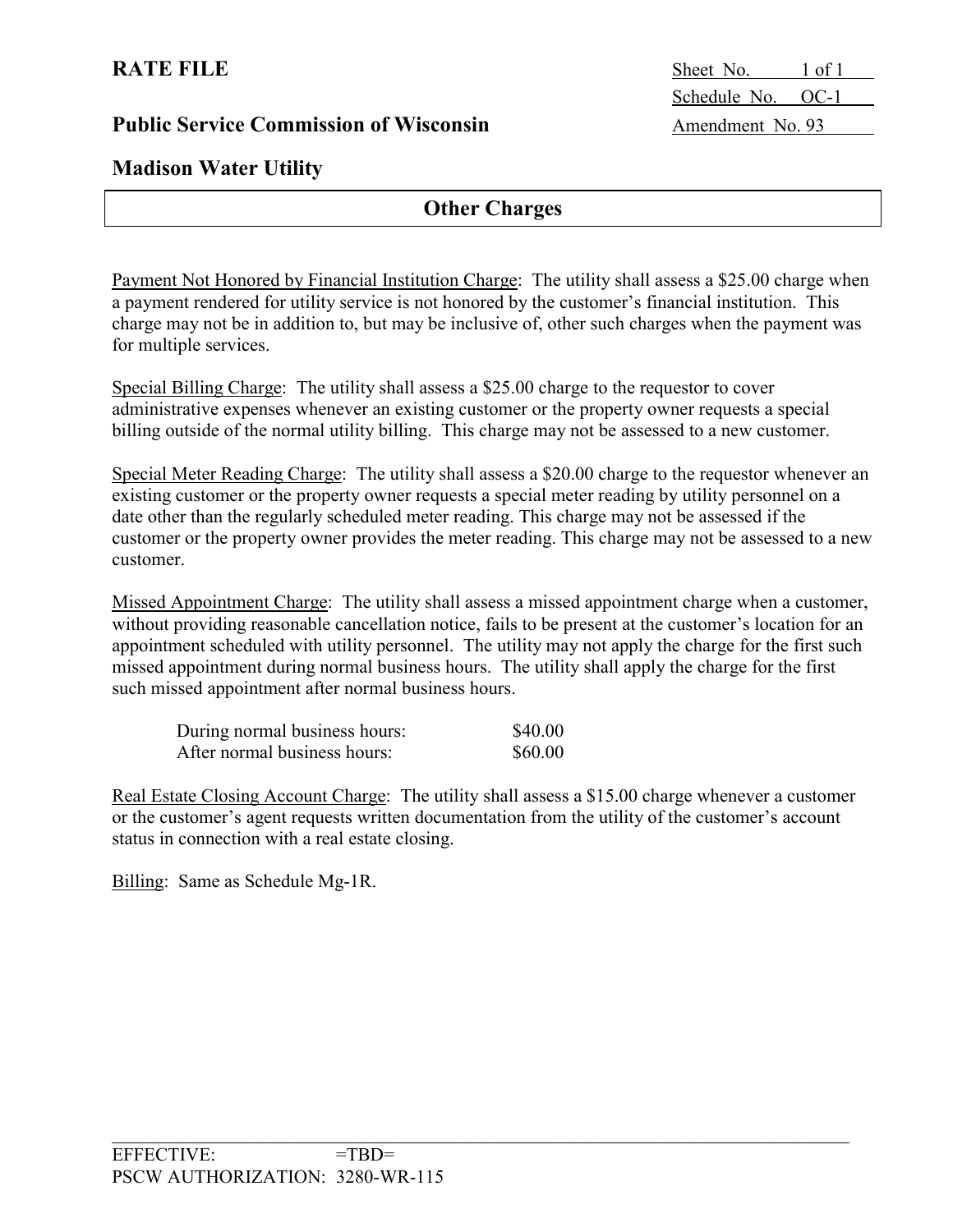## **Madison Water Utility**

## **Public Service**

### Metered Service

Water used by the City of Madison on an intermittent basis for flushing sewers, street washing, flooding skating rinks, drinking fountains, etc., shall be metered and billed according to the rates set forth in Schedule Mg-1PA.

### Unmetered Service

Where it is impossible to meter the service, the utility shall estimate the volume of water used based on the pressure, size of opening, and the period of time the water is used. The estimated quantity shall be billed at the volumetric rates set forth in Schedule Mg-1PA, excluding any service charges.

Billing: Same as Schedule Mg-1PA.

**RATE FILE** Sheet No. 1 of 1 Schedule No. Mpa-1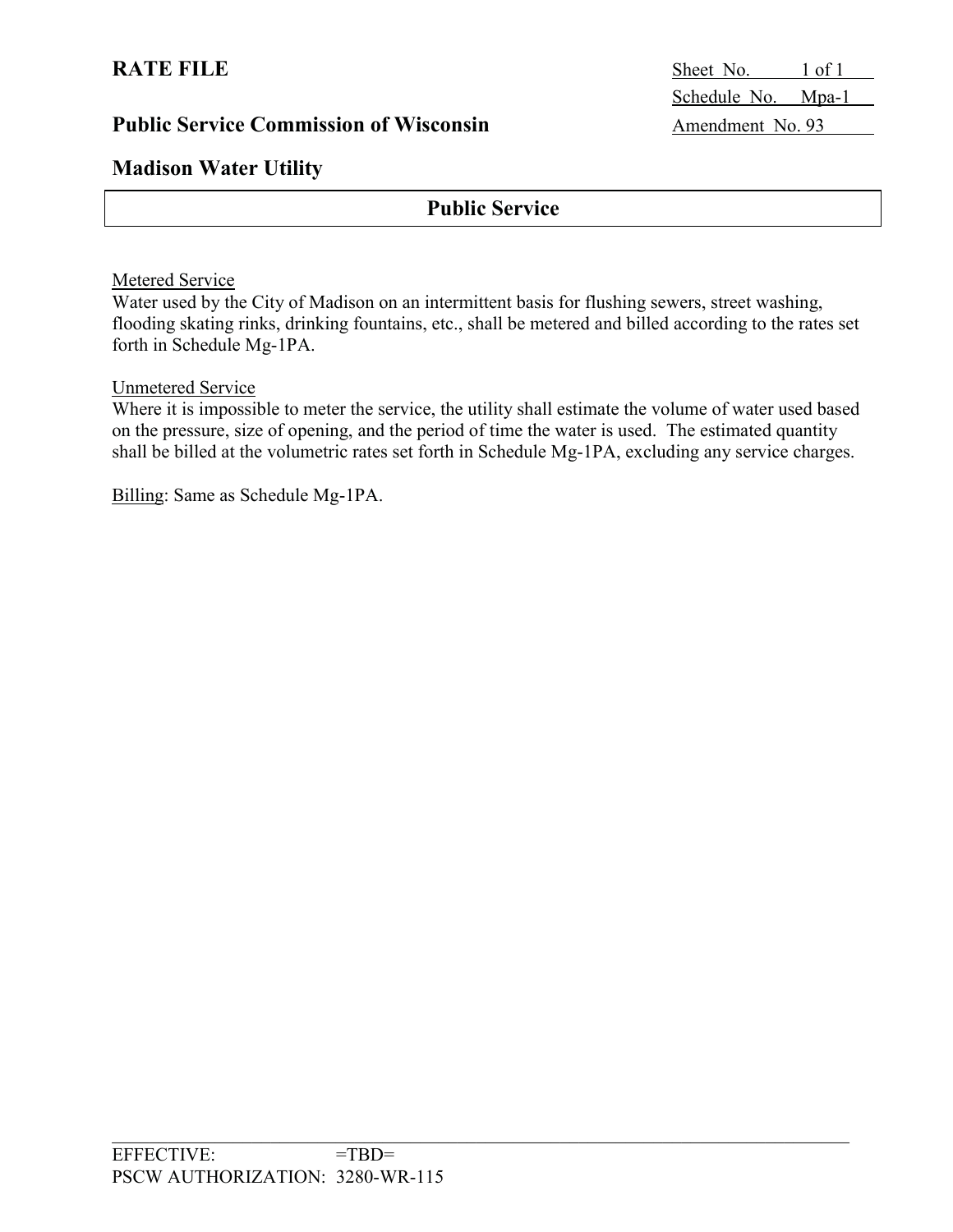## **Madison Water Utility**

## **General Water Service - Unmetered**

Service may be supplied temporarily on an unmetered basis where the utility cannot immediately install a water meter, including water used for construction. Unmetered service shall be billed the amount that would be charged to a metered residential customer using 4,000 gallons of water monthly under Schedule Mg-1R, including the service charge for a  $\frac{5}{8}$ -inch meter. If the utility determines that actual usage exceeds 4,000 gallons of water monthly, an additional charge for the estimated excess usage shall be made according to the rates under Schedule Mg-1R.

This schedule applies only to customers with a 1-inch or smaller service connection. For customers with a larger service connection, the utility shall install a temporary meter and charges shall be based on the rates set forth under Schedule Mg-1R.

Billing: Same as Schedule Mg-1R.

**RATE FILE** Sheet No. 1 of 1 Schedule No. Ug-1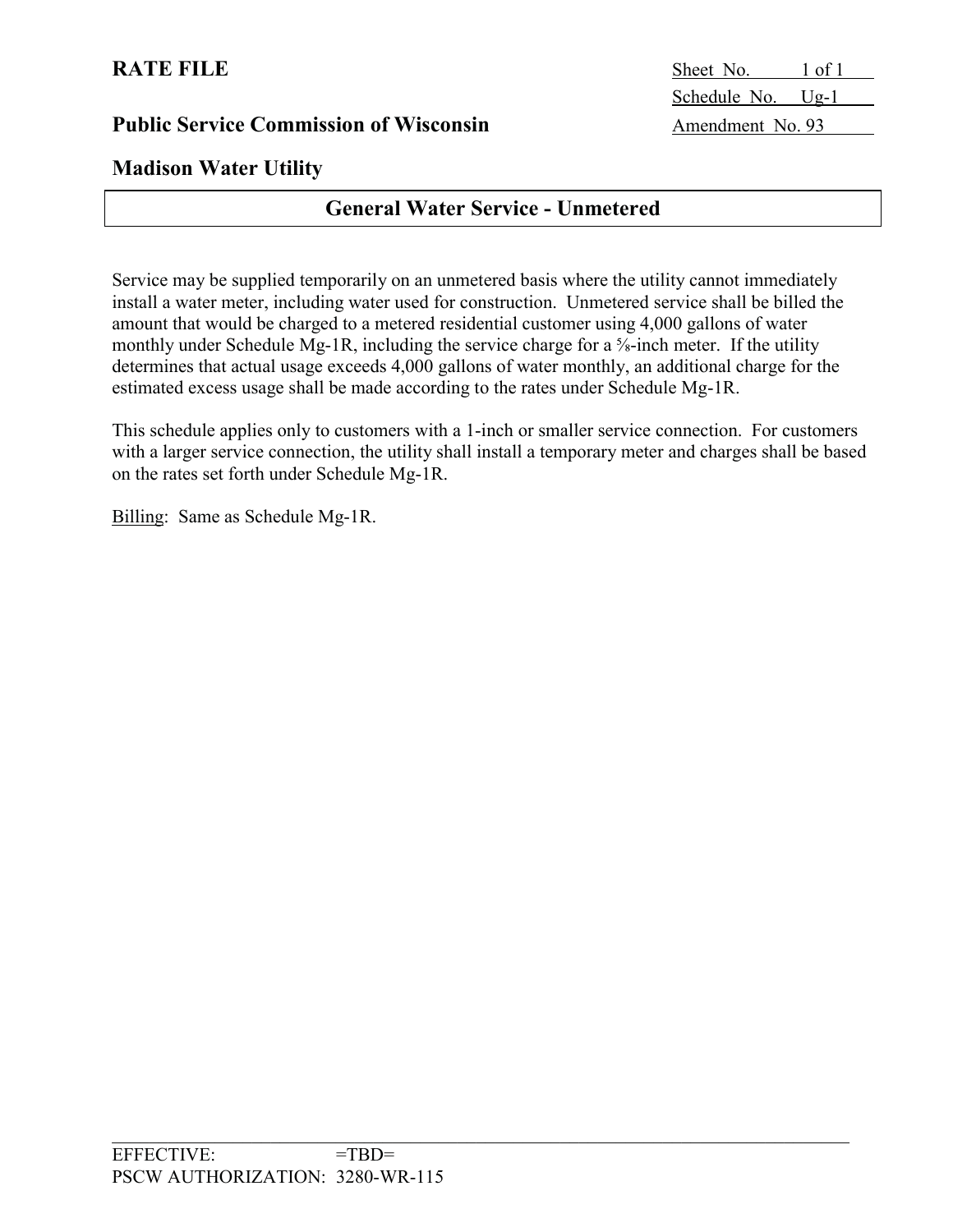**RATE FILE** Sheet No. 1 of 1 Schedule No. Sg-1

## **Madison Water Utility**

## **Seasonal Service**

Seasonal customers are general service customers who voluntarily request disconnection of water service and who resume service at the same location within 12 months of the disconnection, unless service has been provided to another customer at that location in the intervening period. The utility shall bill seasonal customers the applicable service charges under Schedule Mg-1R, Mg-1S1, Mg-1MF, Mg-1C, Mg-1I, or Mg-1PA year-round, including the period of temporary disconnection.

Seasonal service shall include customers taking service under Schedule Mg-1R, Schedule Ug-1, or Schedule Am-1.

Upon reconnection, the utility shall apply a charge under Schedule R-1 and require payment of any unpaid charges under this schedule.

Billing: Same as Schedule Mg-1R, unless the utility and customer agree to an alternative payment schedule for the period of voluntary disconnection.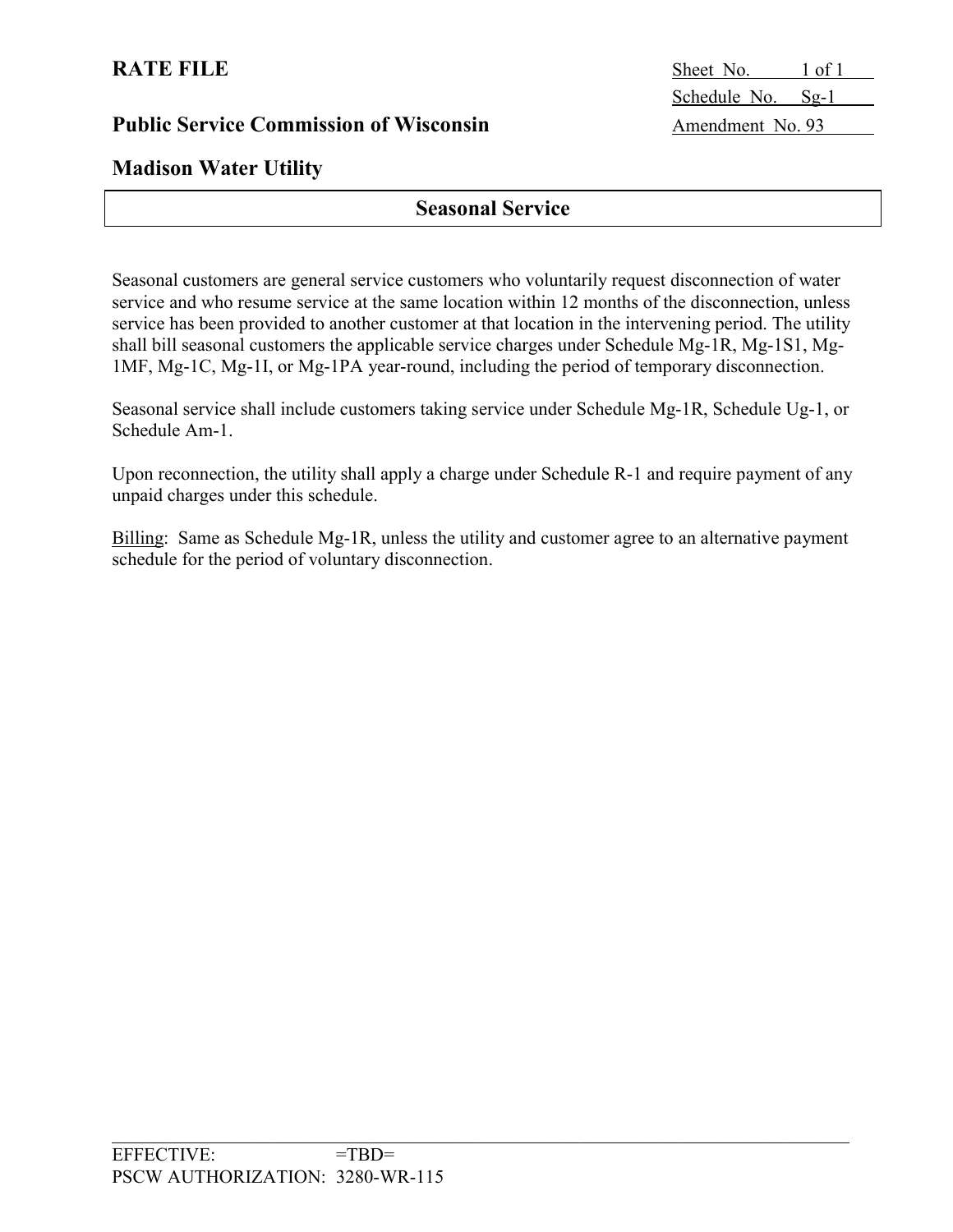**RATE FILE** Sheet No. 1 of 2 Schedule No. BW-1

## **Madison Water Utility**

## **Bulk Water**

All bulk water supplied from the water system through hydrants or other connections shall be metered or estimated by the utility. Utility personnel or a party approved by the utility shall supervise the delivery of water.

Bulk water sales are:

- A. Water supplied by tank trucks or from hydrants for the purpose of extinguishing fires outside the utility's service area;
- B. Water supplied by tank trucks or from hydrants for purposes other than extinguishing fires, such as water used for irrigation or filling swimming pools; or,
- C. Water supplied from hydrants or other temporary connections for general service type applications, except that Schedule Ug-1 applies for water supplied for construction purposes.

### Metered Hydrant and Other Measured Connection Charges

A charge for the volume of water used will be billed to the party using the water at the highest volume charge in Schedule Mg-1R. A service charge, in addition to the volumetric charge, will be \$50.00. In addition, for meters that are assigned to bulk water customers for more than 7 days, the applicable service charge in Schedule Mg-1R will apply after the first 7 days.

### Unmetered Hydrant Charges

Hydrants may be used for short periods upon payment of charges as specified, with such usage subject to conditions outlined here or specified by the rules and regulations of the water utility.

Charge for initial period not to exceed 15 days: \$524.00

This charge is based on the following:

| Service charge for installation:                | \$130.00 |
|-------------------------------------------------|----------|
| Water usage charge (minimum of 37,500 gallons): | \$394.00 |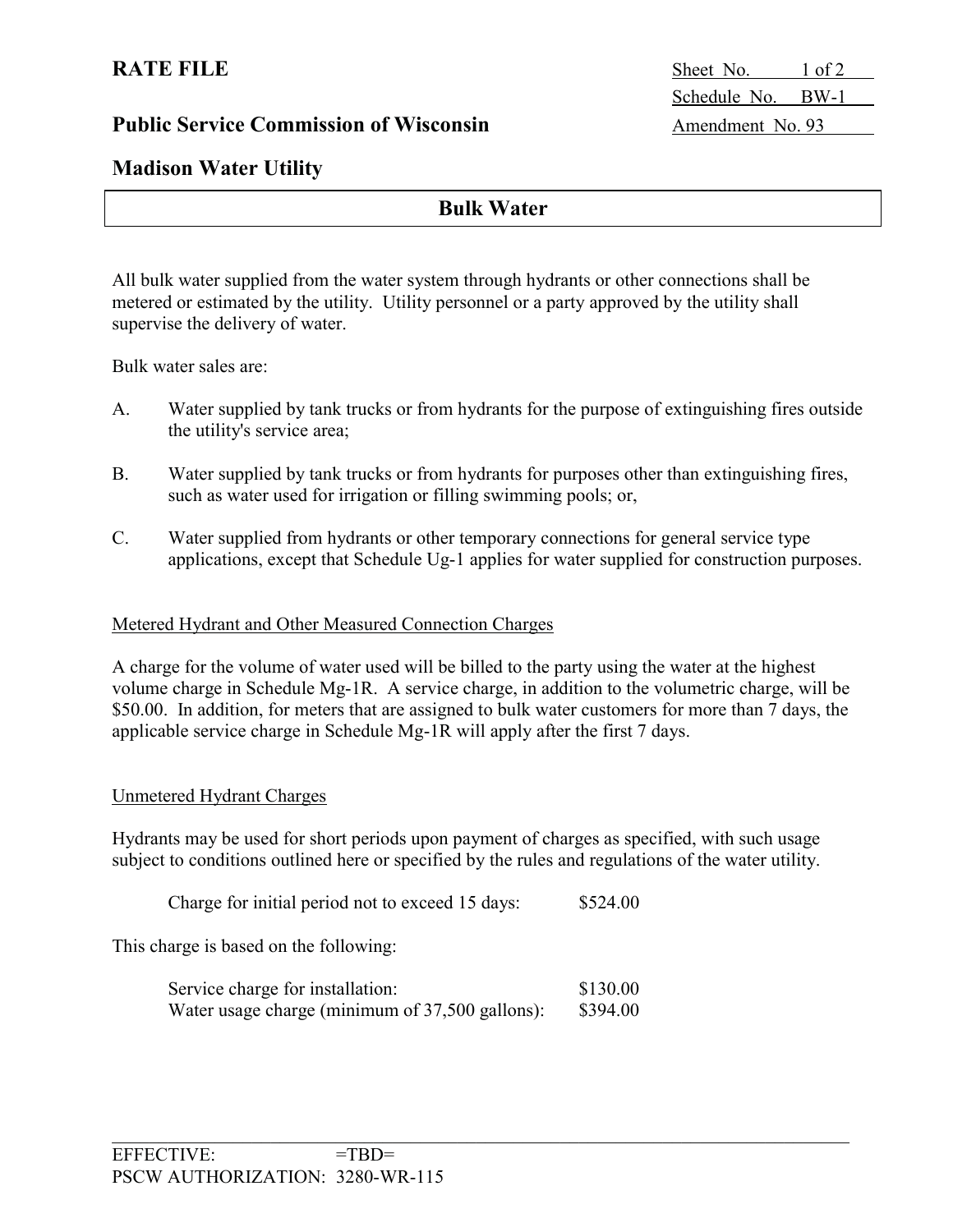**RATE FILE** Sheet No. 2 of 2 Schedule No. BW-1

## **Madison Water Utility**

| <b>Bulk Water</b> |  |
|-------------------|--|
|-------------------|--|

### Additional Charges

| Installation of additional valves at same time as initial installation: | \$35.00            |
|-------------------------------------------------------------------------|--------------------|
| Moving valve to another hydrant vicinity:                               | \$65.00            |
| Water usage charge (after initial period of use beyond 15 days):        | $$26.30$ per day   |
| Hydrant flow test:                                                      | $$160.00$ per test |

#### Deposits

The water utility may require reasonable deposits for the temporary use of its equipment under this and other rate schedules. The deposit(s) collected will be refunded upon return of the utility's equipment. Damaged or lost equipment will be repaired or replaced at the customer's expense.

A service charge of \$50.00 and a charge for the volume of water used shall be billed to the party using the water. The volumetric charge shall be calculated using the highest volumetric rate for residential customers under Schedule Mg-1R. In addition, for meters that are assigned to bulk water customers for more than 7 days, the applicable service charge in Schedule Mg-1R will apply after the first 7 days.

The water utility may require a reasonable deposit for the temporary use of its equipment under this and other rate schedules. The deposit(s) collected shall be refunded upon return of the utility's equipment. Damaged or lost equipment shall be repaired or replaced at the customer's expense.

Billing: Same as Schedule Mg-1R.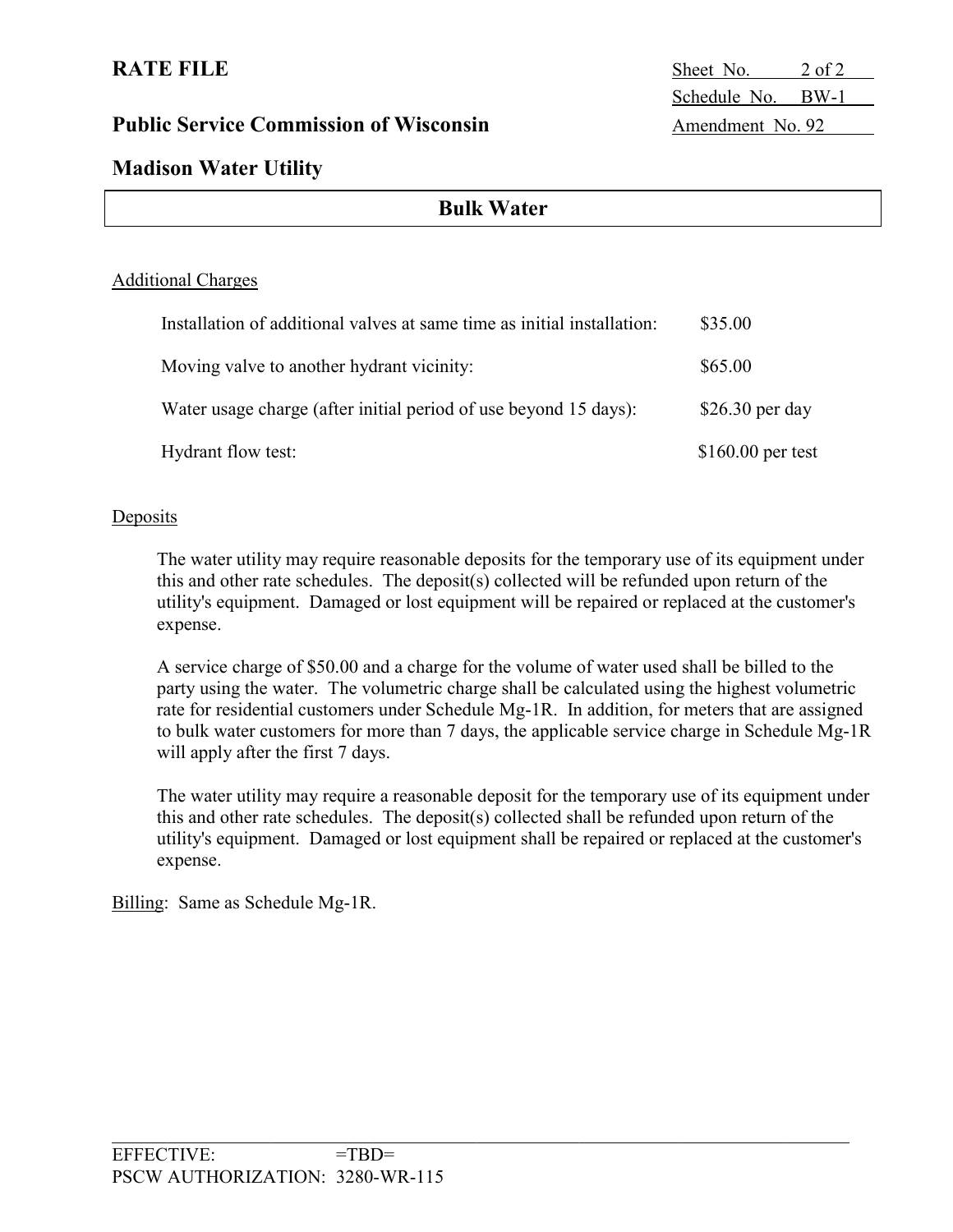## **Madison Water Utility**

## **Reconnection Charges**

The utility shall assess a charge to reconnect a customer, which includes reinstalling a meter and turning on the valve at the curb stop, if necessary. A utility may not assess a charge for disconnecting a customer.

| During normal business hours: | \$50.00 |
|-------------------------------|---------|
| After normal business hours:  | \$70.00 |

Billing: Same as Schedule Mg-1R.

**RATE FILE** Sheet No. 1 of 1 Schedule No. R-1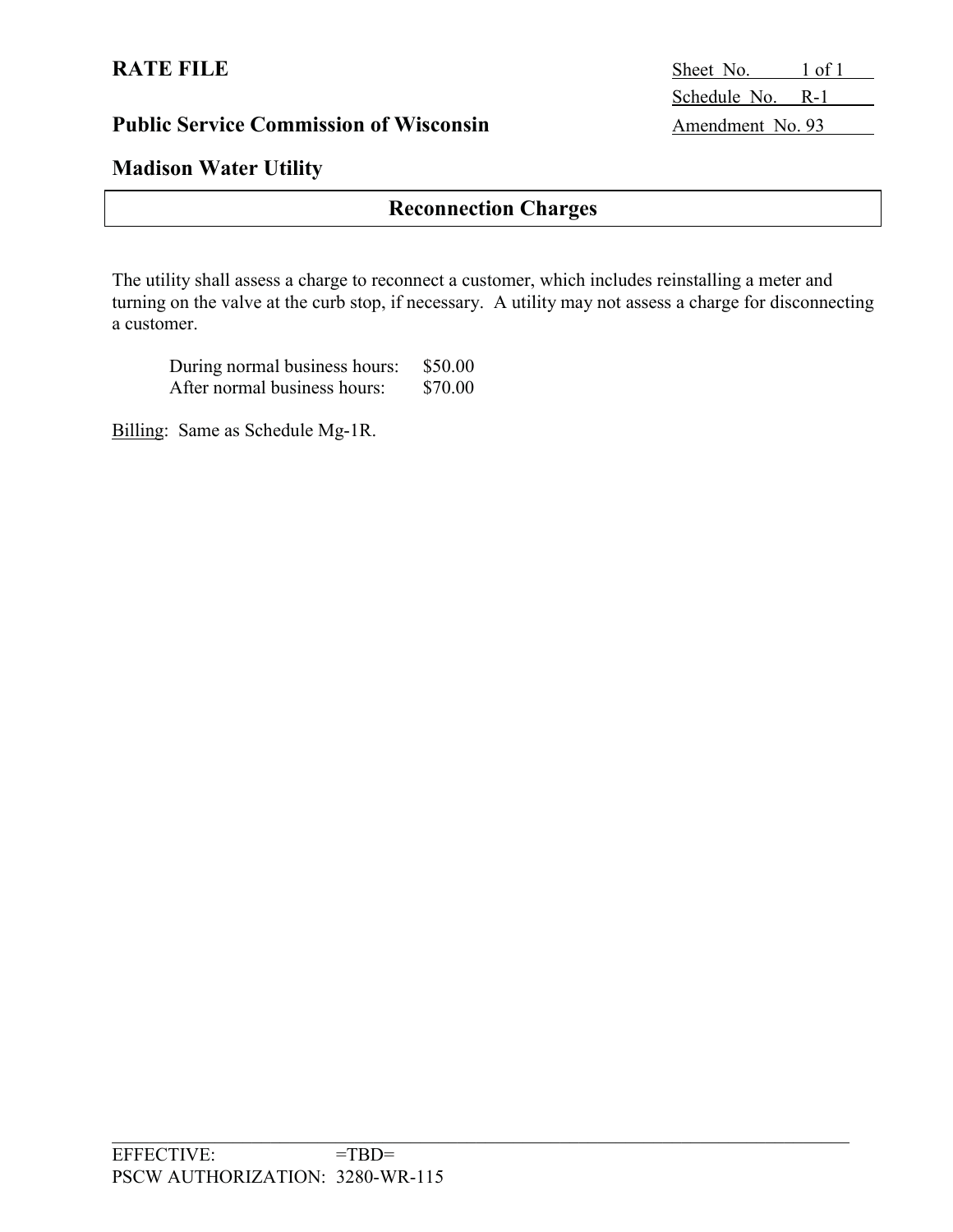**Madison Water Utility**

## **Water Lateral Installation Charge**

Subdivision developers shall be responsible, where the main extension has been approved by the utility, for the water service lateral installation costs from the main through the curb stop and box.

When the cost of service laterals installed during a utility main extension are to be collected through assessment, the assessment rate will be determined for each installation project based on the actual cost of that project.

The initial water service lateral(s), not installed as part of a subdivision development or an assessable utility extension, will be installed at the property owner's expense from the main through the curb stop and box as follows:

| <b>Size</b>                                         | <b>Improvement Service Lateral</b>                     | Regular Service Lateral                                     |
|-----------------------------------------------------|--------------------------------------------------------|-------------------------------------------------------------|
| 1, $1\frac{1}{2}$ , and 2-inch<br>4-inch and larger | by Utility at Actual Cost<br>by Utility at Actual Cost | by Property Owner's Contractor<br>by Utility at Actual Cost |
|                                                     |                                                        | or by Property Owner's Contractor                           |

A water service lateral is a water supply pipe laid from a water main through the curb stop and box, usually set 8 feet into the street right of way.

An improvement service lateral is a water service lateral installed in a new plat or a new street project prior to paving where service will not be used until a later date.

A regular service lateral is a water service lateral installed upon application by the property owner.

Madison Water Utility will make no connections to the property owner's service lateral. Connection will be made by the property owner's plumber.

If a property owner requests that a service lateral be installed by a Board of Public Works approved contractor, all work shall be done in accordance with the City of Madison Standard Specifications for Public Works Construction. A water utility inspector must be present during installation, and the property owner is responsible for paying an inspection fee at the time of application. This inspection fee shall be a reasonable cost as set forth in the water utility's Fee Schedule approved by the Board of Water Commissioners. The contractor shall provide the water utility a minimum notice of one working day so that an inspector can be scheduled. The contractor shall also provide the water utility with the cost of installation for the street portion of the service lateral.

**RATE FILE** Sheet No. 1 of 2 Schedule No. Cz-1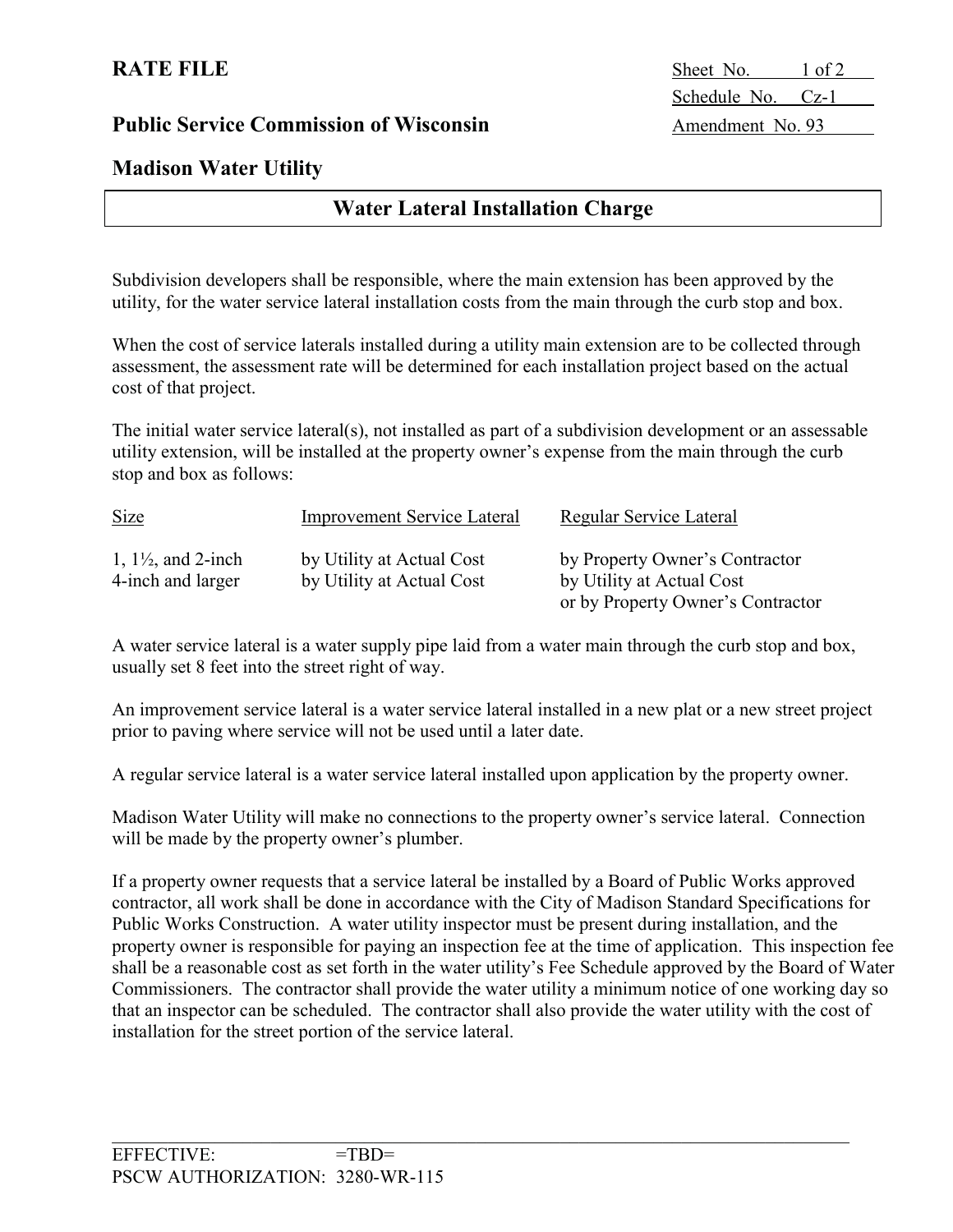**RATE FILE** Sheet No. 2 of 2 Schedule No. Cz-1

## **Madison Water Utility**

## **Water Lateral Installation Charge**

### Lead Service Laterals

When property owners apply for lead service lateral replacement, new service laterals will be installed on the utility side at no expense to the property owner if they are properly sized. If existing service laterals are not properly sized, the water utility will install the adequate size and the property owner will be charged for the incremental cost of materials and labor as set forth in the water utility's Fee Schedule approved by the Board of Water Commissioners.

Billing: Same as Schedule Mg-1R.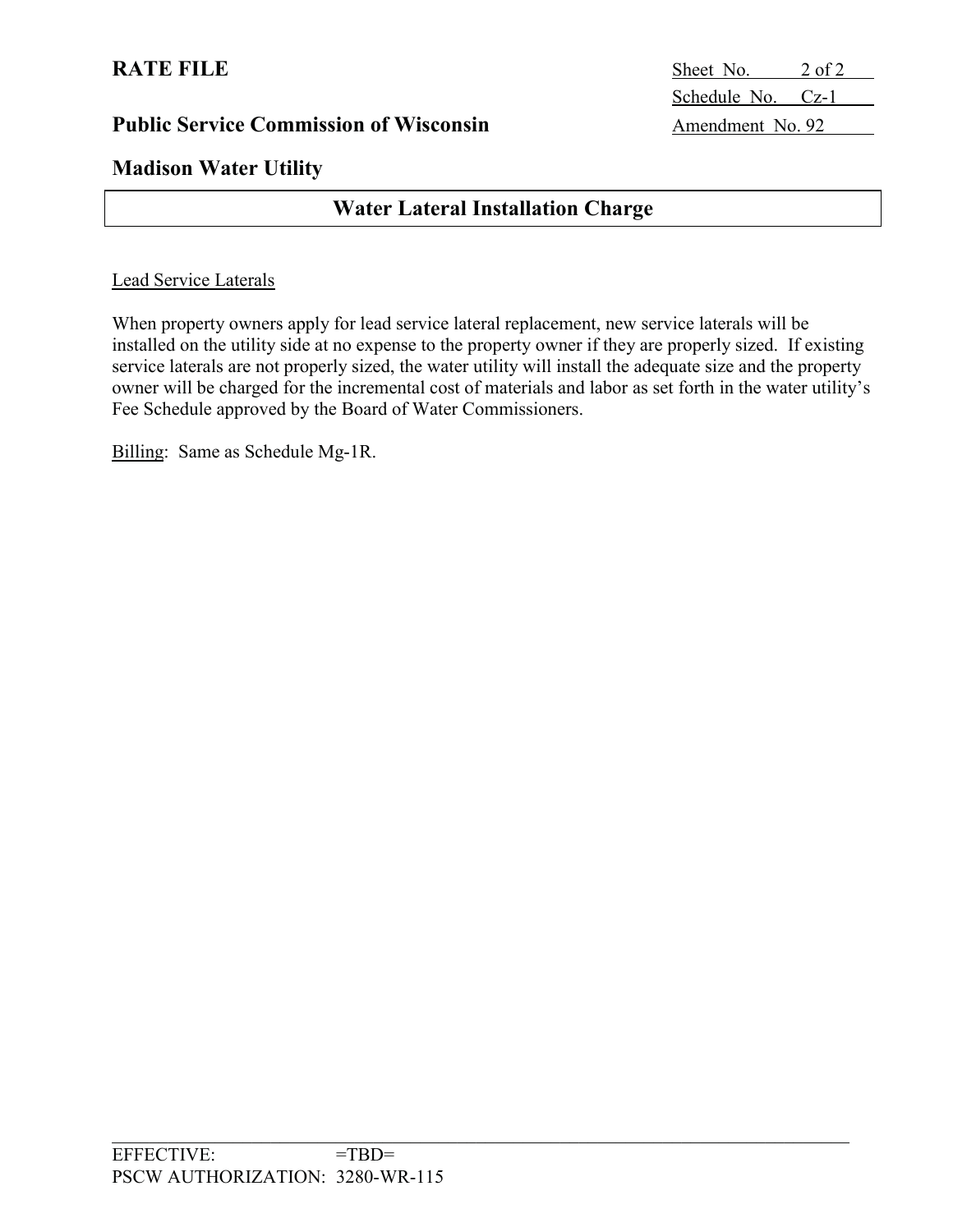**RATE FILE** Sheet No. 1 of 10 Schedule No. X-1

## **Madison Water Utility**

## **Water Utility Operating Rules**

### Compliance with Rules

All persons now receiving water service from this water utility, or who may request service in the future, shall be considered as having agreed to be bound by the rules and regulations as filed with the Public Service Commission of Wisconsin.

### Establishment of Service

Application for water service may be made in writing on a form furnished by the water utility. The application will contain the legal description of the property to be served, the name of the owner, the exact use to be made of the service, and the size of the service lateral and meter desired. Note particularly any special refrigeration, fire protection, or water-consuming air-conditioning equipment.

Service will be furnished only if (1) the premises have a frontage on a properly platted street or public strip in which a cast iron or other long-life water main has been laid, or where the property owner has agreed to and complied with the provisions of the water utility's filed main extension rule, (2) the property owner has installed or agrees to install a service lateral from the curb stop to the point of use that is not less than 6 feet below the surface of an established or proposed grade and meets the water utility's specifications, and (3) the premises have adequate piping beyond the metering point.

The owner of a multi-unit dwelling has the option of being served by individual metered water service to each unit. The owner, by selecting this option, is required to provide interior plumbing and meter settings to enable individual metered service to each unit and individual disconnection without affecting service to other units. Each meter and meter connection will be treated as a separate water utility account for the purpose of the filed rules and regulations.

No division of the water service lateral to any lot or parcel of land shall be made for the extension and independent metering of the supply to an adjoining lot or parcel of land. Except for duplexes, no division of a water service lateral shall be made at the curb for separate supplies for two or more separate premises having frontage on any street or public service strip, whether owned by the same or different parties. Duplexes may be served by one lateral provided (1) individual metered service and disconnection is provided and (2) it is permitted by local ordinance.

Buildings used in the same business, located on the same parcel, and served by a single lateral may have the customer's water supply piping installed to a central point so that volume can be metered in one place.

The water utility may withhold approval of any application where full information of the purpose of such supply is not clearly indicated and set forth by the applicant property owner.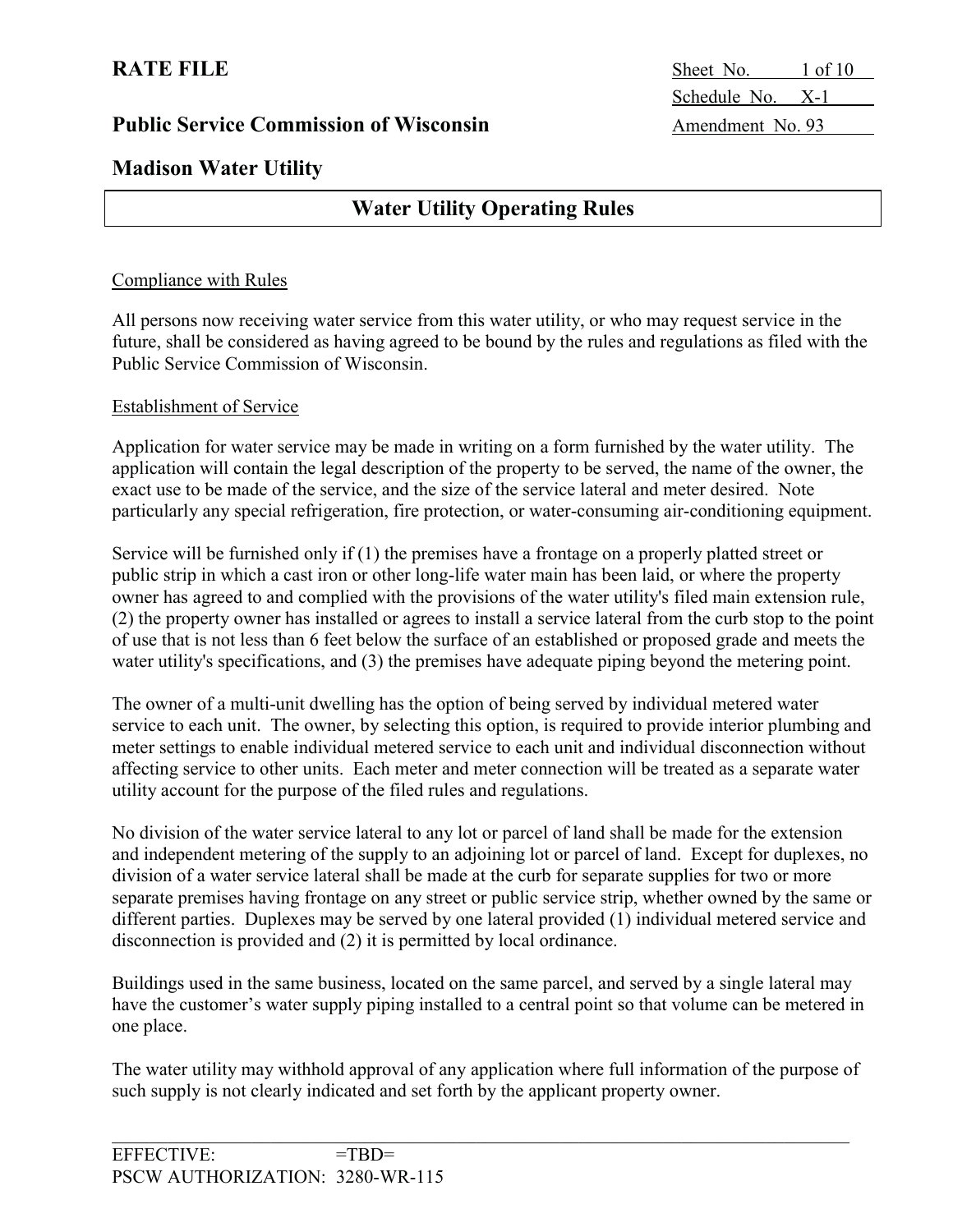**RATE FILE** Sheet No. 2 of 10 Schedule No. X-1

## **Madison Water Utility**

## **Water Utility Operating Rules**

### Reconnection of Service

Where the water utility has disconnected service at the customer's request, a reconnection charge shall be made when the customer requests reconnection of service. See Schedule R-1 for the applicable rate.

A reconnection charge shall also be required from customers whose services are disconnected (shut off at curb stop box) because of nonpayment of bills when due. See Schedule R-1 for the applicable rate.

If reconnection is requested for the same location by any member of the same household, or, if a place of business, by any partner of the same business, it shall be considered as the same customer.

### Temporary Metered Service, Meter, and Deposits

An applicant for temporary water service on a metered basis shall make and maintain a monetary deposit for each meter installed as security for payment for use of water and for such other charges which may arise from the use of the supply. A charge shall be made for setting the valve and furnishing and setting the meter. See Schedule BW-1 for the applicable rate.

### Water for Construction

When water is requested for construction purposes or for filling tanks or other such uses, an application shall be made to the water utility, in writing, giving a statement of the amount of construction work to be done or the size of the tank to be filled, etc. Payment for the water for construction may be required in advance at the scheduled rates. The service lateral must be installed into the building before water can be used. No connection with the service lateral at the curb shall be made without special permission from the water utility. In no case will any employee of the water utility turn on water for construction work unless the contractor has obtained permission from the water utility.

Customers shall not allow contractors, masons, or other persons to take unmetered water from their premises without permission from the water utility. Any customer failing to comply with this provision may have water service discontinued and will be responsible for the cost of the estimated volume of water used.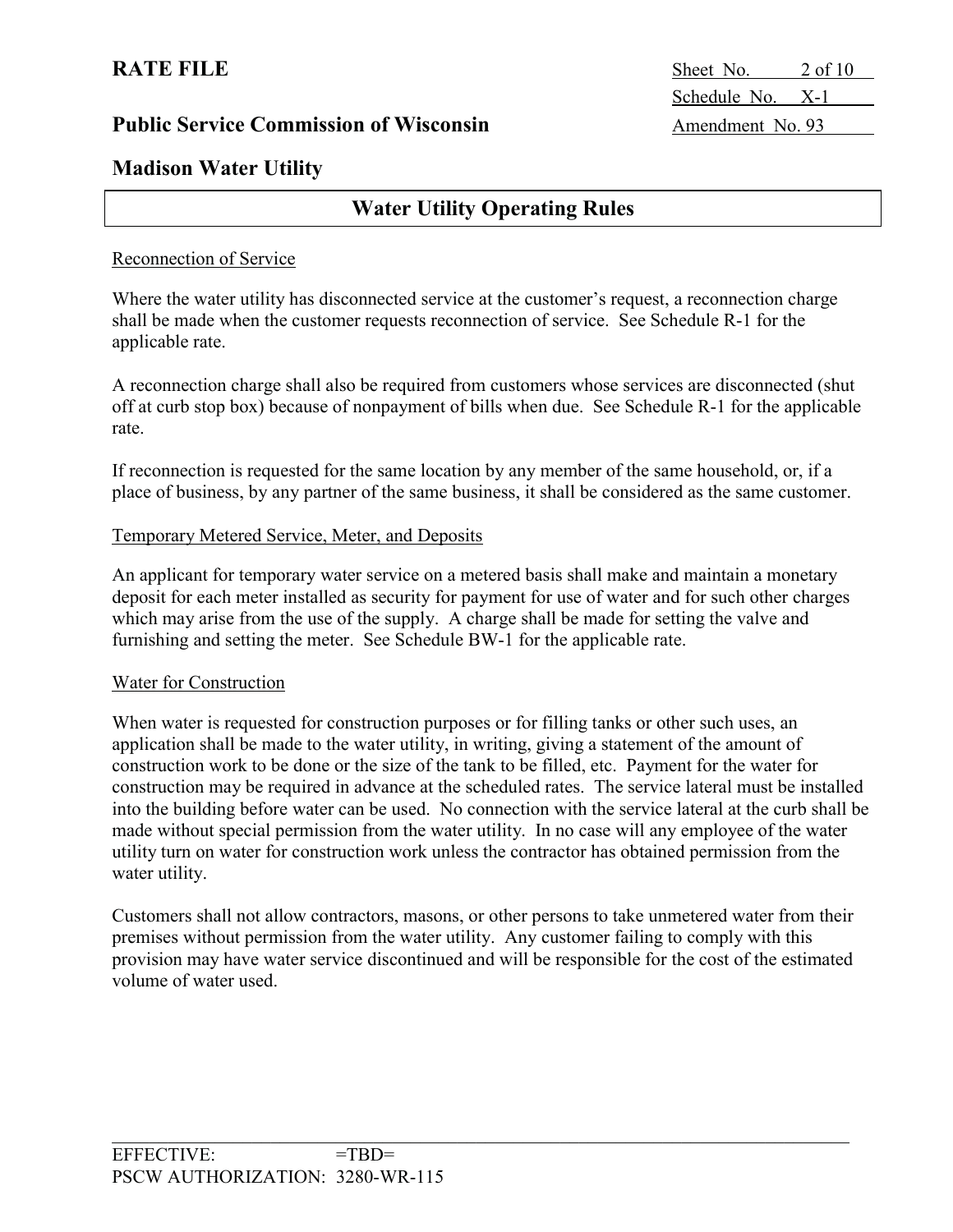**RATE FILE** Sheet No. 3 of 10 Schedule No. X-1

## **Madison Water Utility**

## **Water Utility Operating Rules**

### Use of Hydrants

In cases where no other supply is available, permission may be granted by the water utility to use a hydrant. No hydrant shall be used until the proper meter and valve are installed. In no case shall any valve be installed or moved except by an employee of the water utility.

Before a valve is set, payment must be made for its setting and for the water to be used at the scheduled rates. Where applicable, see Schedule BW-1 for deposits and charges. Upon completing the use of the hydrant, the customer must notify the water utility to that effect.

### Operation of Valves and Hydrants and Unauthorized Use of Water - Penalty

Any person who shall, without authority of the water utility, allow contractors, masons, or other unauthorized persons to take water from their premises, operate any valve connected with the street or supply mains, or open any fire hydrant connected with the distribution system, except for the purpose of extinguishing fire, or who shall wantonly damage or impair the same, shall be subject to a fine as provided by municipal ordinance. Utility permission for the use of hydrants applies only to such hydrants that are designated for the specific use.

### Refunds of Monetary Deposits

All money deposited as security for payment of charges arising from the use of temporary water service on a metered basis, or for the return of a hydrant valve and fixtures if the water is used on an unmetered basis, will be refunded to the depositor on the termination of the use of water, the payment of all charges levied against the depositor, and the return of the water utility's equipment.

### Service Laterals

No water service lateral shall be laid through any trench having cinders, rubbish, rock or gravel fill, or any other material which may cause injury to or disintegration of the service lateral, unless adequate means of protection are provided by sand filling or such other insulation as may be approved by the water utility. Service laterals passing through curb or retaining walls shall be adequately safeguarded by provision of a channel space or pipe casing not less than twice the diameter of the service connection. The space between the service lateral and the channel or pipe casing shall be filled and lightly caulked with an oakum, mastic cement, or other resilient material and made impervious to moisture.

In backfilling the pipe trench, the service lateral must be protected against injury by carefully hand tamping the ground filling around the pipe. There should be at least 6 inches of ground filling over the pipe, and it should be free from hard lumps, rocks, stones, or other injurious material.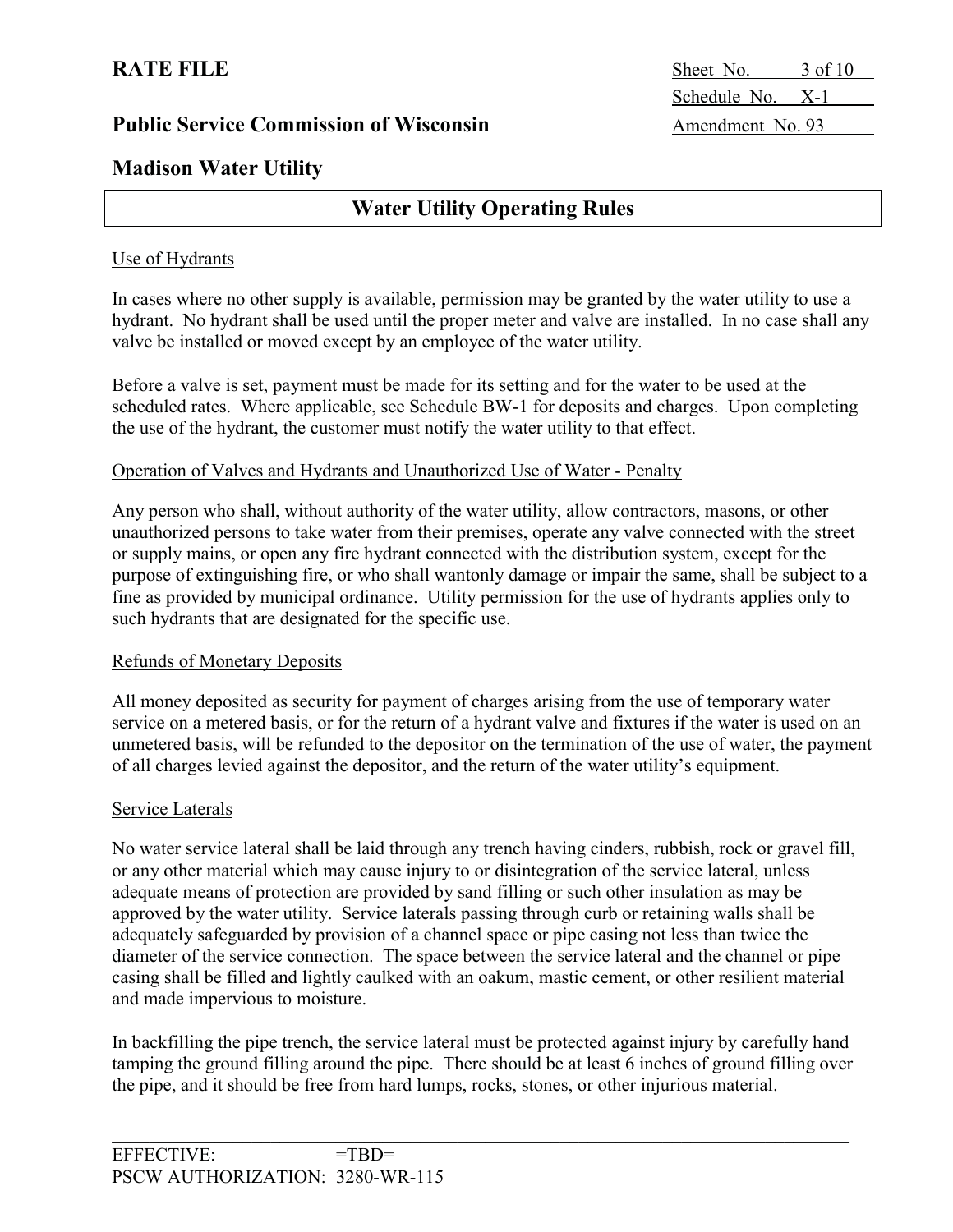# **RATE FILE** Sheet No. 4 of 10 Schedule No. X-1

## **Madison Water Utility**

## **Water Utility Operating Rules**

### Service Laterals (continued)

All water service laterals shall be of undiminished size from the street main into the point of meter placement. Beyond the meter outlet valve, the piping shall be sized and proportioned to provide, on all floors, at all times, an equitable distribution of the water supply for the greatest probable number of fixtures or appliances operating simultaneously.

### Replacement and Repair of Service Laterals

The service lateral from the main to and through the curb stop will be maintained and kept in repair and, when worn out, replaced at the expense of the water utility. The property owner shall maintain the service lateral from the curb stop to the point of use.

If an owner fails to repair a leaking or broken service lateral from the curb to the point of metering or use within such time as may appear reasonable to the water utility after notification has been served on the owner by the water utility, the water will be shut off and will not be turned on again until the repairs have been completed.

### Abandonment of Service

If a property owner changes the use of a property currently receiving water service such that water service will no longer be needed in the future, the water utility may require the abandonment of the water service at the water main. In such case, the property owner may be responsible for all removal and/or repair costs, including the water main and the utility portion of the water service lateral.

### Charges for Water Wasted Due to Leaks

See Wis. Admin. Code § PSC 185.35 or Schedule X-4, if applicable.

### Thawing Frozen Service Laterals

See Wis. Admin. Code § PSC 185.88 or Schedule X-4, if applicable.

### Curb Stop Boxes

The curb stop box is the property of the water utility. The water utility is responsible for its repair and maintenance. This includes maintaining, through adjustment, the curb stop box at an appropriate grade level where no direct action by the property owner or occupant has contributed to an elevation problem. The property owner is responsible for protecting the curb stop box from situations that could obstruct access to it or unduly expose it to harm. The water utility shall not be liable for failure to locate the curb stop box and shut off the water in case of a leak on the owner's premises.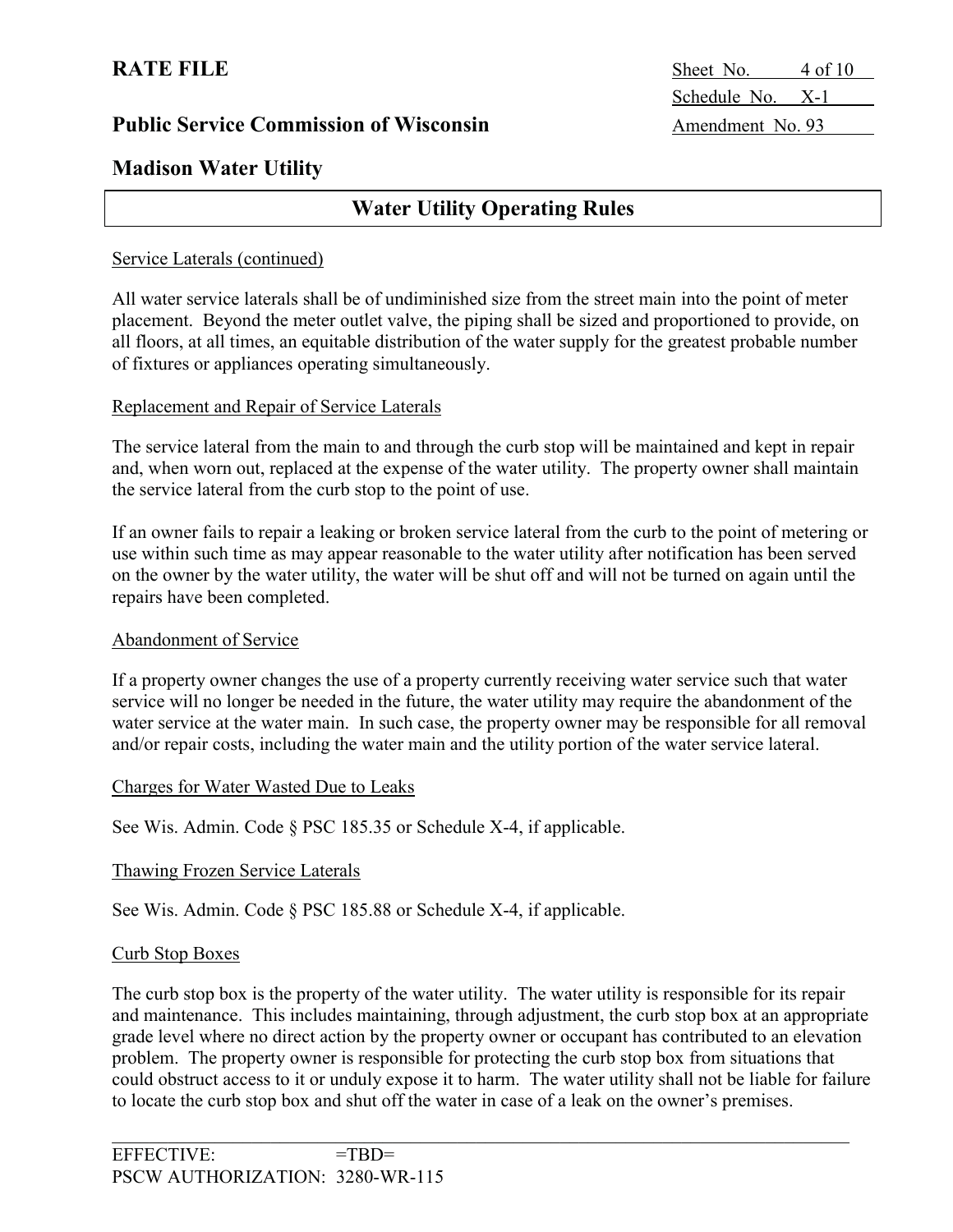**RATE FILE** Sheet No. 5 of 10 Schedule No. X-1

## **Madison Water Utility**

## **Water Utility Operating Rules**

### Installation of Meters

Meters will be owned, furnished, and installed by the water utility or a utility-approved contractor and are not to be disconnected or tampered with by the customer. All meters shall be so located that they shall be protected from obstructions and permit ready access for reading, inspection, and servicing, such location to be designated or approved by the water utility. All piping within the building must be supplied by the owner. Where additional meters are desired by the owner, the owner shall pay for all piping. Where applicable, see Schedule Am-1 for rates.

#### Repairs to Meters

Meters will be repaired by the water utility, and the cost of such repairs caused by ordinary wear and tear will be borne by the water utility.

Repair of any damage to a meter resulting from the carelessness of the owner of the premises, owner's agent, or tenant, or from the negligence of any one of them to properly secure and protect same, including any damage that may result from allowing a water meter to become frozen or to be damaged from the presence of hot water or steam in the meter, shall be paid for by the customer or the owner of the premises.

### Service Piping for Meter Settings

Where the original service piping is installed for a new metered customer, where existing service piping is changed for the customer's convenience, or where a new meter is installed for an existing unmetered customer, the owner of the premises at his/her expense shall provide a suitable location and the proper connections for the meter. The meter setting and associated plumbing shall comply with the water utility's standards. The water utility should be consulted as to the type and size of the meter setting.

### Turning on Water

The water may only be turned on for a customer by an authorized employee of the water utility. Plumbers may turn the water on to test their work, but upon completion must leave the water turned off.

### Sprinkling Restrictions and Emergency Water Conditions

Where the municipality has a policy regarding sprinkling restrictions and/or emergency water conditions, failure to comply with such may result in disconnection of service.

See Wis. Admin. Code § PSC 185.37.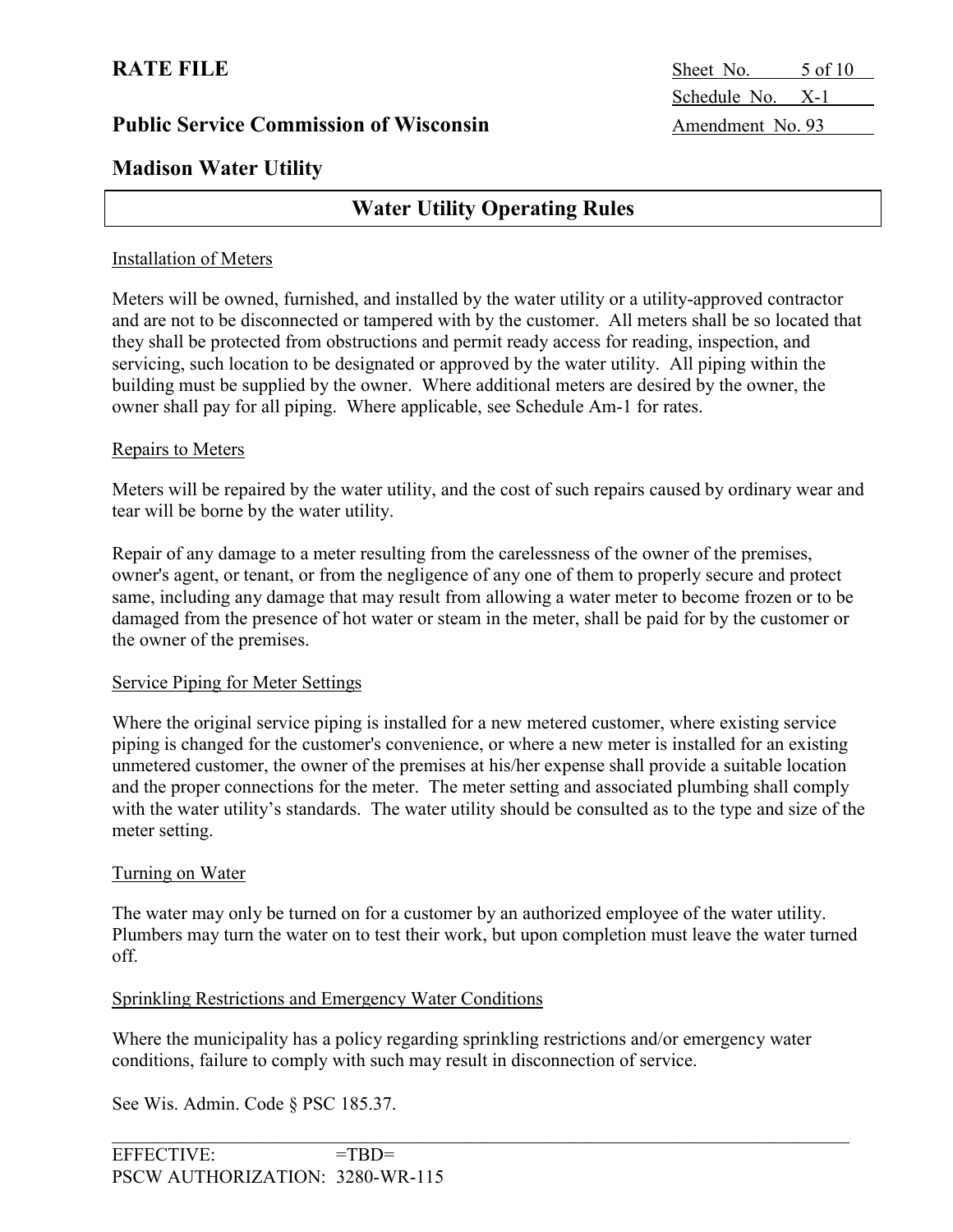# **RATE FILE** Sheet No. 6 of 10 Schedule No. X-1

## **Madison Water Utility**

## **Water Utility Operating Rules**

### Failure to Read Meters

Where the water utility is unable to read a meter, the fact will be plainly indicated on the bill, and either an estimated bill will be computed or the minimum charge applied. The difference shall be adjusted when the meter is again read, that is, the bill for the succeeding billing period will be computed with the gallons or cubic feet in each block of the rate schedule doubled, and credit will be given on that bill for the amount of the bill paid the preceding period. Only in unusual cases shall more than three consecutive estimated or minimum bills be rendered.

If the meter is damaged (see Surreptitious Use of Water) or fails to operate, the bill will be based on the average use during the past year, unless there is some reason why the use is not normal. If the average use cannot be properly determined, the bill will be estimated by some equitable method.

See Wis. Admin. Code § PSC 185.33.

#### Complaint Meter Tests

See Wis. Admin. Code § PSC 185.77.

### Inspection of Premises

During reasonable hours, any officer or authorized employee of the water utility shall have the right of access to the premises supplied with service for the purpose of inspection or for the enforcement of the water utility's rules and regulations. Whenever appropriate, the water utility will make a systematic inspection of all unmetered water taps for the purpose of checking waste and unnecessary use of water.

See Wis. Stat. § 196.171.

#### Vacation of Premises

When premises are to be vacated, the water utility shall be notified, in writing, at once, so that it may remove the meter and shut off the water supply at the curb stop. The owner of the premises shall be liable for prosecution for any damage to the water utility's property. See "Abandonment of Service" in Schedule X-1 for further information.

#### Deposits for Residential Service

See Wis. Admin. Code § PSC 185.36.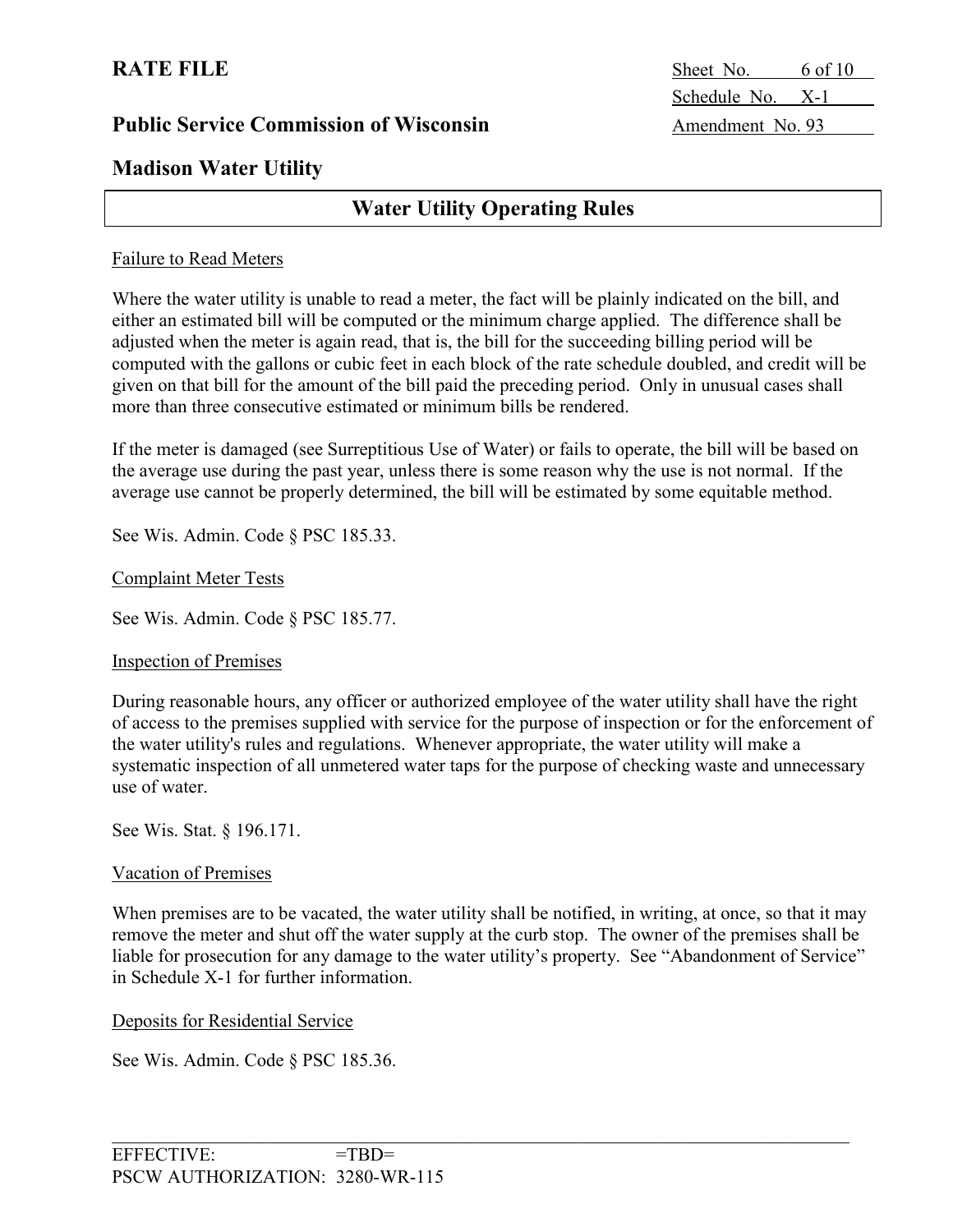**RATE FILE** Sheet No. 7 of 10 Schedule No. X-1

## **Madison Water Utility**

## **Water Utility Operating Rules**

Deposits for Nonresidential Service

See Wis. Admin. Code § PSC 185.361.

Deferred Payment Agreement

See Wis. Admin. Code § PSC 185.38 or Schedule X-4, if applicable.

Dispute Procedures

See Wis. Admin. Code § PSC 185.39.

Disconnection and Refusal of Service

See Wis. Admin. Code § PSC 185.37.

The following is an example of a disconnection notice that the utility may use to provide the required notice to customers.

### DISCONNECTION NOTICE

Dear Customer:

The bill enclosed with this notice includes your current charge for water utility service and your previous unpaid balance.

You have 10 days to pay the water utility service arrears or your service is subject to disconnection.

If you fail to pay the service arrears or fail to contact us within the 10 days allowed to make reasonable deferred payment arrangement or other suitable arrangement, we will proceed with disconnection action.

To avoid the inconvenience of service interruption and an additional charge of (amount) for reconnection, we urge you to pay the full arrears IMMEDIATELY AT ONE OF OUR OFFICES.

If you have entered into a Deferred Payment Agreement with us and have failed to make the deferred payments you agreed to, your service will be subject to disconnection unless you pay the entire amount due within 10 days.

If you have a reason for delaying the payment, call us and explain the situation.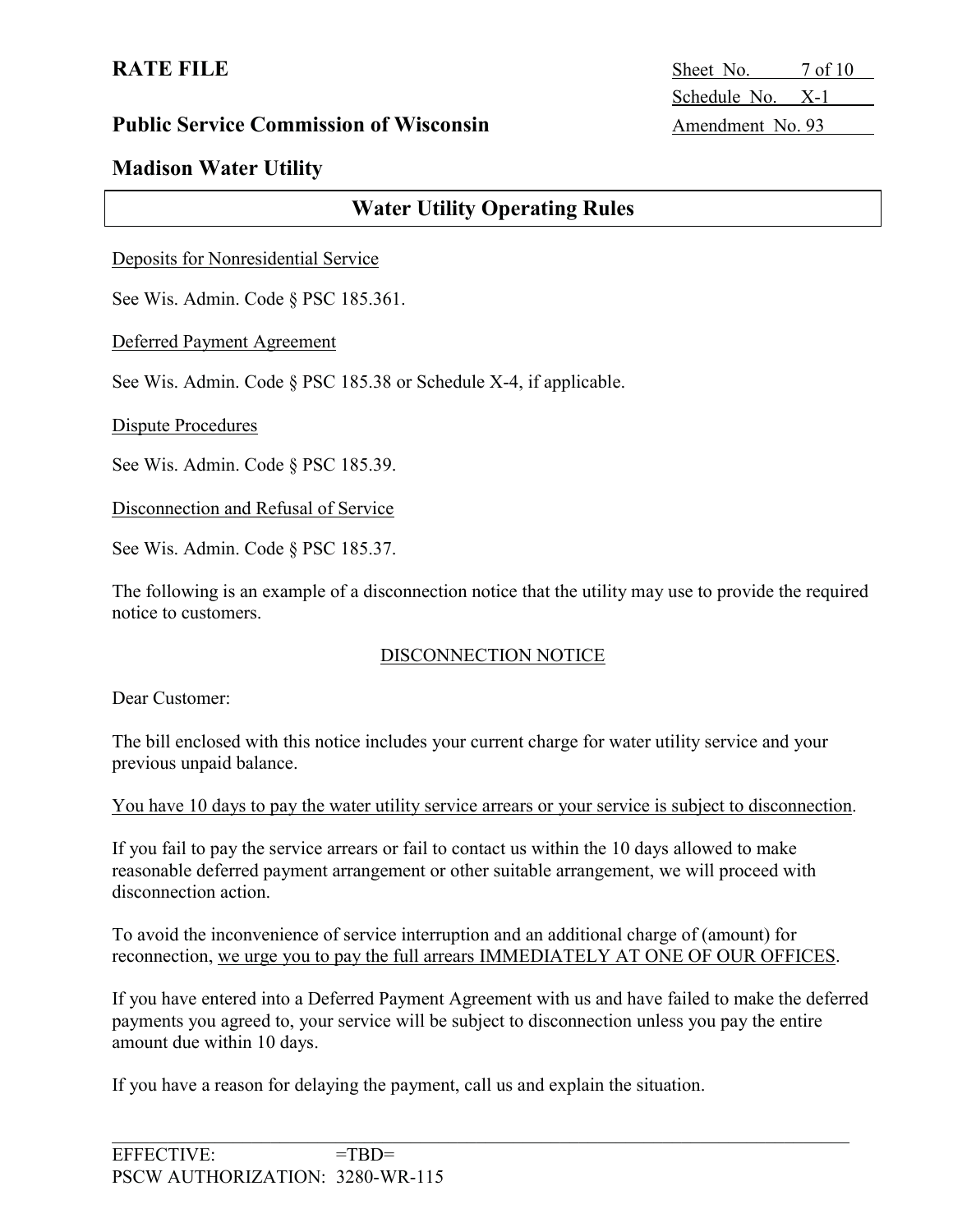**RATE FILE** Sheet No. 8 of 10 Schedule No. X-1

## **Madison Water Utility**

## **Water Utility Operating Rules**

### Disconnection and Refusal of Service (continued)

### DISCONNECTION NOTICE (continued)

### PLEASE CALL THIS TELEPHONE NUMBER, (telephone number), IMMEDIATELY IF:

- 1. You dispute the notice of delinquent account.
- 2. You have a question about your water utility service arrears.
- 3. You are unable to pay the full amount of the bill and are willing to enter into a deferred payment agreement with us.
- 4. There are any circumstances you think should be taken into consideration before service is discontinued.
- 5. Any resident is seriously ill.

Illness Provision: If there is an existing medical emergency in your home and you furnish the water utility with a statement signed by either a licensed Wisconsin physician or a public health official, we will delay disconnection of service up to 21 days. The statement must identify the medical emergency and specify the period of time during which disconnection will aggravate the existing emergency.

Deferred Payment Agreements: If you are a residential customer and you are unable to pay the full amount of the water utility service arrears on your bill, you may contact the water utility to discuss arrangements to pay the arrears over an extended period of time.

This time payment agreement will require:

- 1. Payment of a reasonable amount at the time the agreement is made.
- 2. Payment of the remainder of the outstanding balance in monthly installments over a reasonable length of time.
- 3. Payment of all future water utility service bills in full by the due date.

In any situation where you are unable to resolve billing disputes or disputes about the grounds for proposed disconnection through contacts with our water utility, you may make an appeal to the Public Service Commission of Wisconsin by calling (800) 225-7729.

### (WATER UTILITY NAME)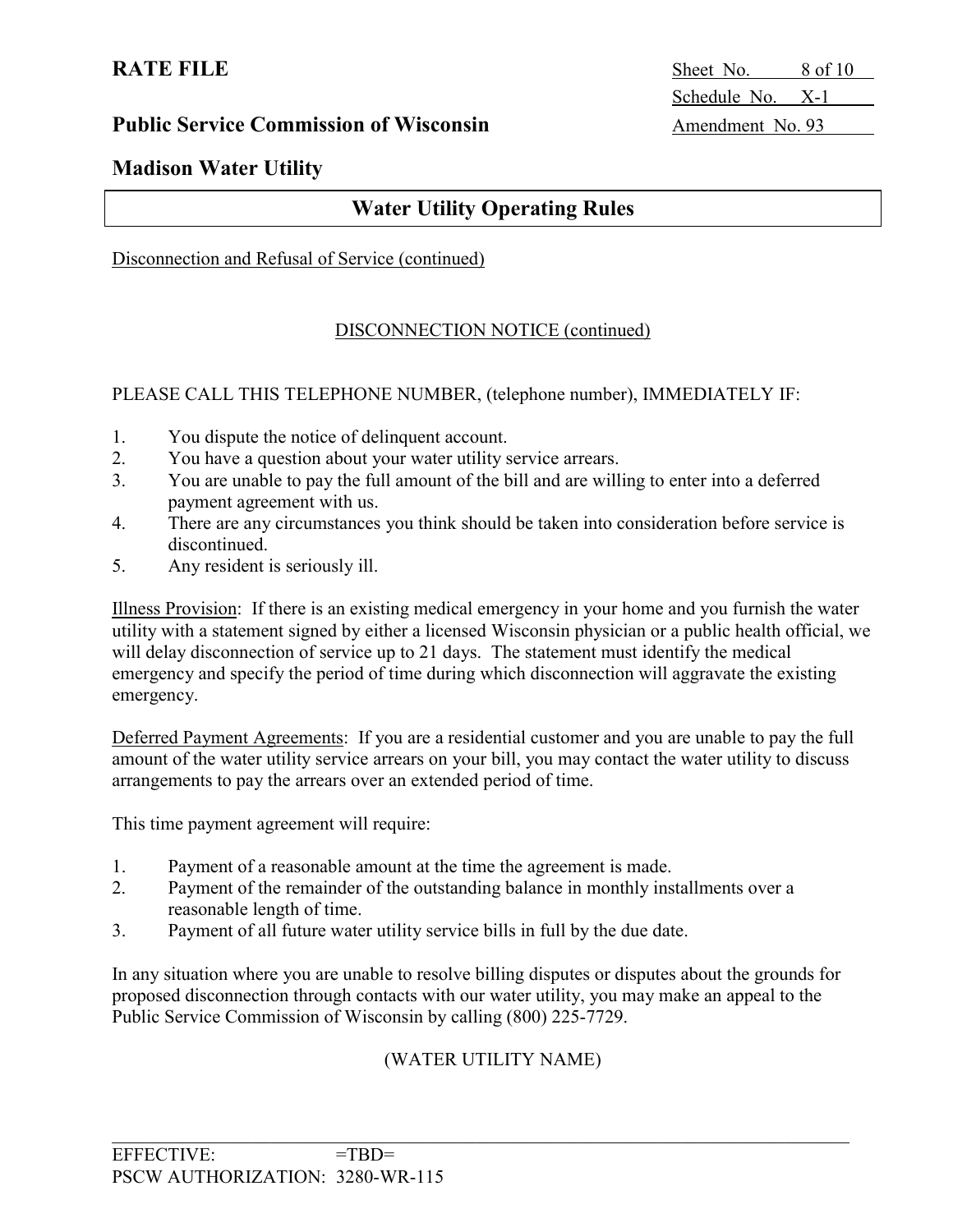**RATE FILE** Sheet No. 9 of 10 Schedule No. X-1

## **Madison Water Utility**

## **Water Utility Operating Rules**

### Collection of Overdue Bills

An amount owed by the customer may be levied as a tax as provided in Wis. Stat. § 66.0809.

#### Surreptitious Use of Water

When the water utility has reasonable evidence that a person is obtaining water, in whole or in part, by means of devices or methods used to stop or interfere with the proper metering of the water utility service being delivered, the water utility reserves the right to estimate and present immediately a bill for unmetered service as a result of such interference, and such bill shall be payable subject to a 24 hour disconnection of service. If the water utility disconnects the service for any such reason, the water utility will reconnect the service upon the following conditions:

- A. The customer will be required to deposit with the water utility an amount sufficient to guarantee the payment of the bills for water utility service.
- B. The customer will be required to pay the water utility for any and all damages to water utility equipment resulting from such interference with the metering.
- C. The customer must further agree to comply with reasonable requirements to protect the water utility against further losses.

See Wis. Stat. §§ 98.26 and 943.20.

### Repairs to Mains

The water utility reserves the right to shut off the water supply in the mains temporarily to make repairs, alterations, or additions to the plant or system. When the circumstances will permit, the water utility will give notification, by newspaper publication or otherwise, of the discontinuance of the water supply. No credit will be allowed to customers for such temporary suspension of the water supply.

See Wis. Admin. Code § PSC 185.87.

### Duty of Water Utility with Respect to Safety of the Public

It shall be the duty of the water utility to see that all open ditches for water mains, hydrants, and service laterals are properly guarded to prevent accident to any person or vehicle, and at night there shall be displayed proper signal lighting to insure the safety of the public.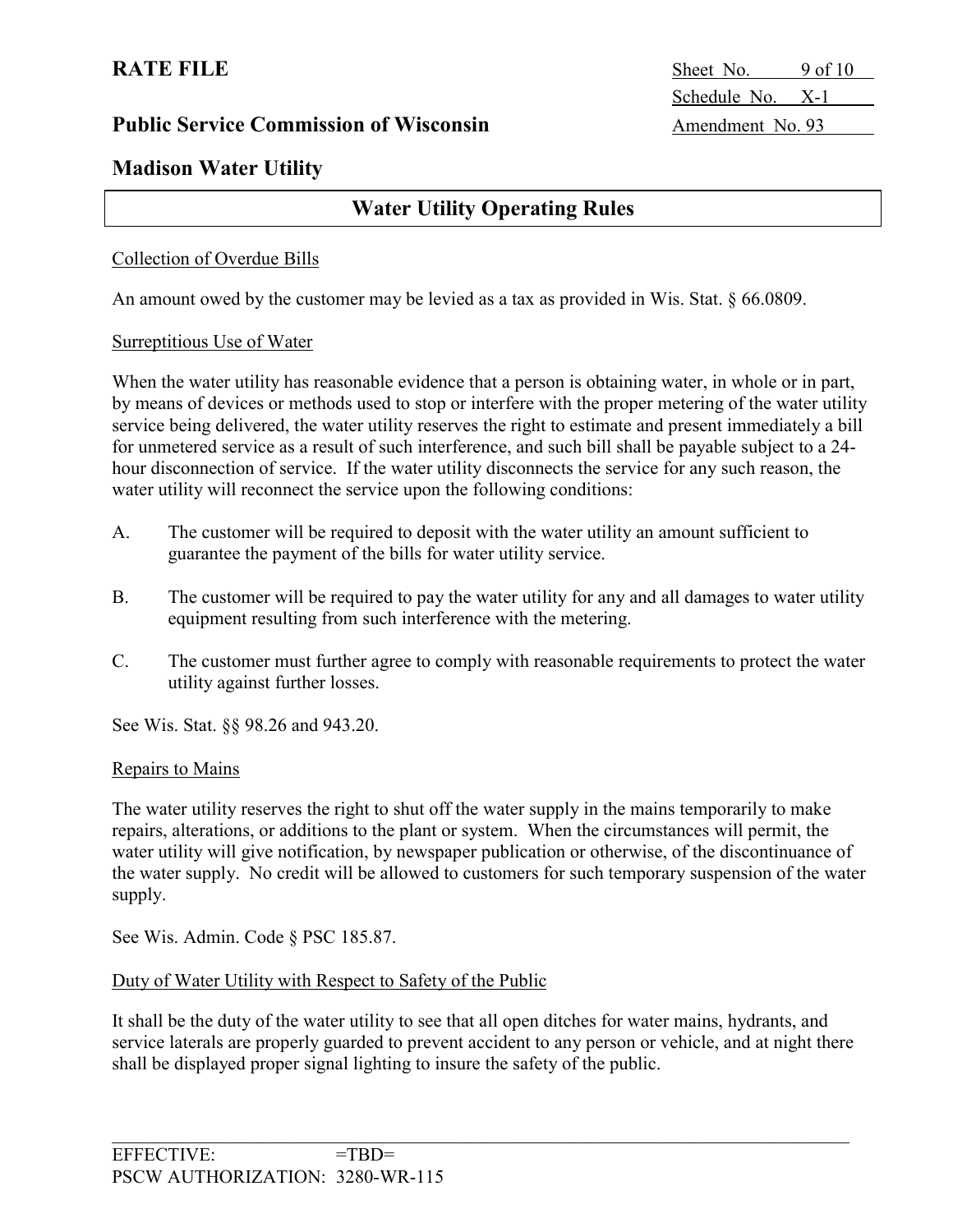**RATE FILE** Sheet No. 10 of 10 Schedule No. X-1

## **Madison Water Utility**

## **Water Utility Operating Rules**

### Handling Water Mains and Service Laterals in Excavation Trenches

Contractors must call Digger's Hotline and ensure a location is done to establish the existence and location of all water mains and service laterals as provided in Wis. Stat. § 182.0175. Where water mains or service laterals have been removed, cut, or damaged during trench excavation, the contractors must, at their own expense, cause them to be replaced or repaired at once. Contractors must not shut off the water service laterals to any customer for a period exceeding 6 hours.

### Protective Devices

- A. Protective Devices in General: The owner or occupant of every premise receiving water supply shall apply and maintain suitable means of protection of the premise supply and all appliances against damage arising in any manner from the use of the water supply, variation of water pressure, or any interruption of water supply. Particularly, such owner or occupant must protect water-cooled compressors for refrigeration systems by means of high and/or low pressure safety cutout devices. There shall likewise be provided means for the prevention of the transmission of water ram or noise of operation of any valve or appliance through the piping of their own or adjacent premises.
- B. Relief Valves: On all "closed systems" (i.e., systems having a check valve, pressure regulator, reducing valve, water filter, or softener), an effective pressure relief valve shall be installed at or near the top of the hot water tank or at the hot water distribution pipe connection to the tank. No stop valve shall be placed between the hot water tank and the relief valve or on the drain pipe. See applicable plumbing codes.
- C. Air Chambers: An air chamber or approved shock absorber shall be installed at the terminus of each riser, fixture branch, or hydraulic elevator main for the prevention of undue water hammer. The air chamber shall be sized in conformance with local plumbing codes. Where possible, the air chamber should be provided at its base with a valve for water drainage and replenishment of air.

### Cross-Connections

Every person owning or occupying a premise receiving municipal water supply shall maintain such municipal water supply free from any connection, either of a direct or of an indirect nature, with a water supply from a foreign source or of any manner of connection with any fixture or appliance whereby water from a foreign supply or the waste from any fixture, appliance, or waste or soil pipe may flow or be siphoned or pumped into the piping of the municipal water system.

See Wis. Admin. Code § NR 811.06.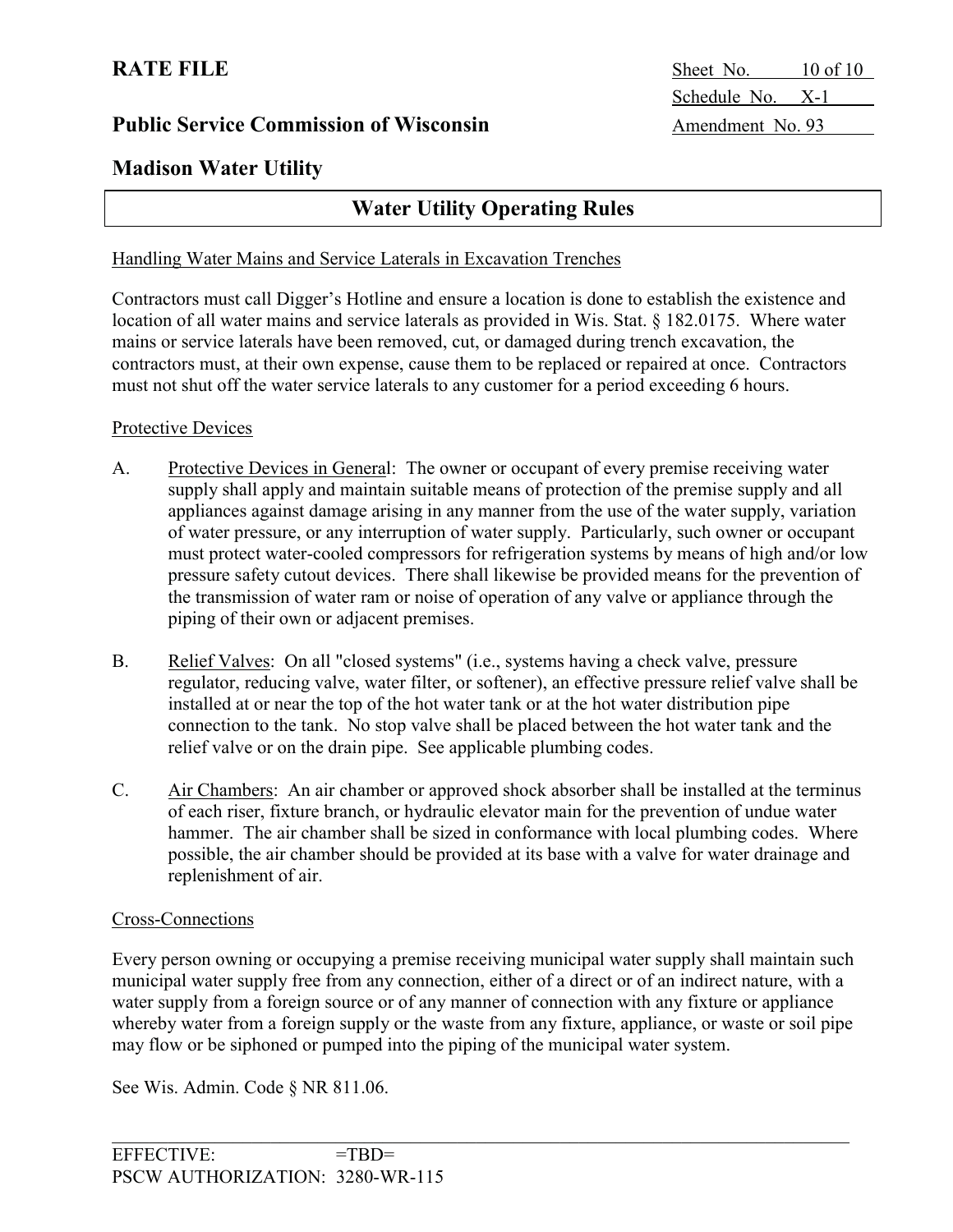**RATE FILE** Sheet No. 1 of 3 Schedule No. X-2

## **Madison Water Utility**

## **Water Main Extension Rule**

### **Application**

Written application for extension of a water main shall be made to the Water Utility Manager by the owner of the property to be benefited, or his authorized agent. The application shall state the location of the premises to be served by its officially recorded description. To support an application, the applicant may submit the signatures of owners of land fronting on said main extension agreeing to their intent to apply for water service upon completion of said extension.

### Location of Property to be Served

All property to be served by the main extension shall front on an existing public right-of-way or public water main easement, unless specifically authorized by resolution of the Madison Common Council.

### Methods for Installation of Mains

### A. Private Contracts

This is the most common method for installing mains. It is intended for use when all the property to be serviced by the main extension is under one ownership. The method is as follows:

- 1. The developer applies for a main extension and indicates that the mains are to be installed by private contract.
- 2. The Board of Public Works introduces a resolution to the Common Council whereby the Council orders the main laid and authorizes the Mayor and City Clerk to enter into a contract with the developer for the installation of the mains by private contract.
- 3. The developer and the City enter into a contract whereby the City agrees to provide water service and the developer agrees to install all water mains 10 inches and smaller at no cost to the City. For mains 12 inches and larger, the City agrees to pay the incremental material cost between 10 inch and the size installed. The developer further agrees to prepay all City costs of the project; to provide a performance bond, irrevocable letter of credit, or certified check for the full amount of the project to be in effect for one year after acceptance of the project; and upon acceptance of the project to turn ownership and control of the mains over to the water utility.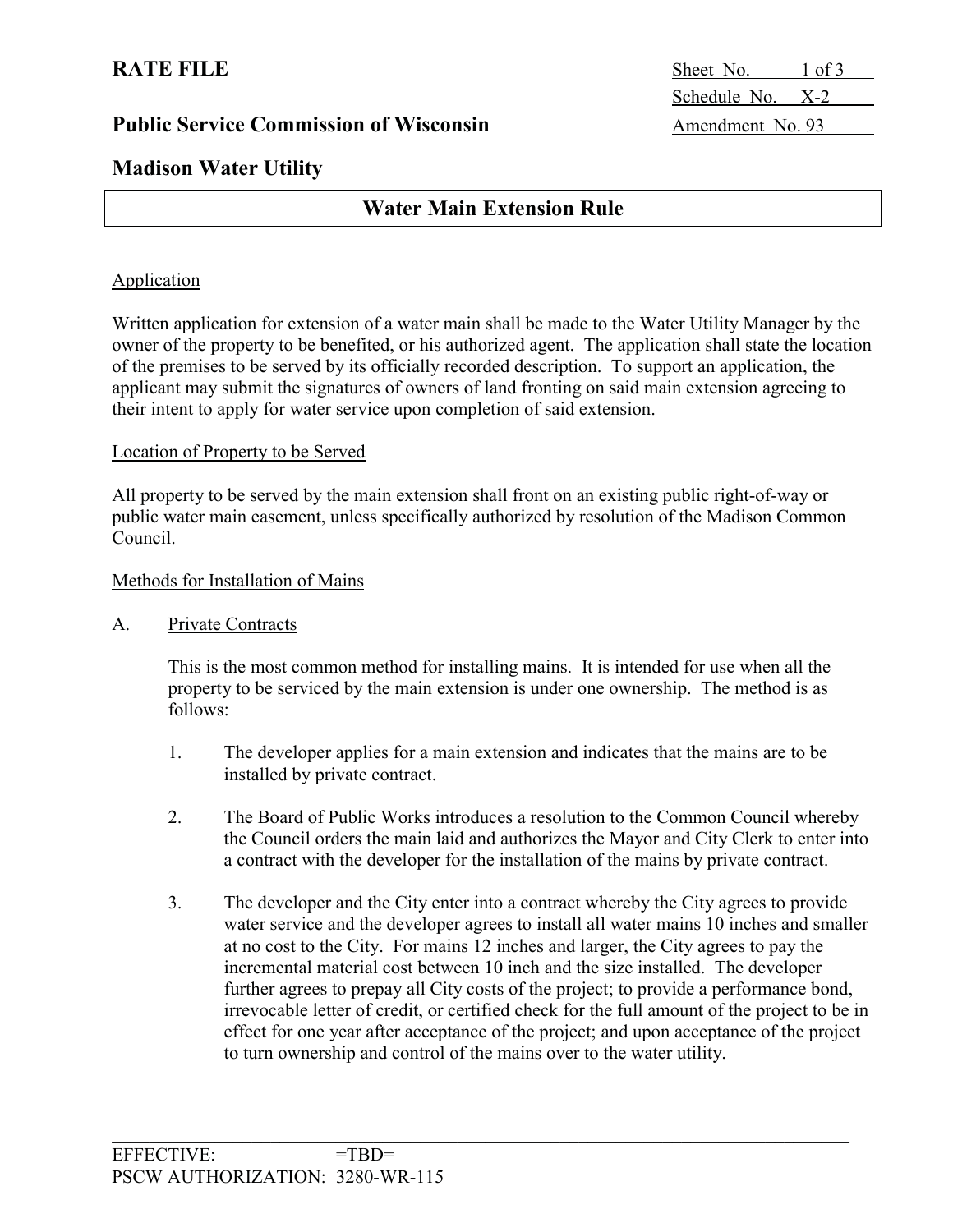**RATE FILE** Sheet No. 2 of 3 Schedule No. X-2

## **Madison Water Utility**

|  |  | <b>Water Main Extension Rule</b> |  |
|--|--|----------------------------------|--|
|--|--|----------------------------------|--|

- 4. The developer engages a contractor who is qualified by the Board of Public Works who installs the water mains.
- 5. Upon completion of the project, the water utility will require certification that all bills are paid and will then introduce a resolution to the Common Council accepting the project. One year after the acceptance, the bond, irrevocable letter of credit, or the certified check will be released.

### B. Water Utility Contract with Future Assessments and Refunds

This method may be used at the option of the Water Utility Manager when a large portion of the project will benefit property not under the ownership of the developer. The method is as follows:

- 1. The water utility will determine the amount, based on the assessment rate as per Chapter 13.19 of the City Ordinances, which would be assessed if the entire project were to be immediately assessable.
- 2. The Board of Public Works introduces a resolution to the Common Council whereby the Council orders the mains to be laid and authorizes the Mayor and City Clerk to enter into a contract with the party applying for the main.
- 3. The City and the party applying for the main enter into a contract whereby the City agrees to install the main and the party applying for the main agrees to prepay the amount determined in B.1. The City further agrees that, after all the costs of the project are accounted for, a revised assessment rate shall be determined as per the procedure outlined in Chapter 13.19. The City further agrees that as property along the mains, which is not under the ownership of the party requesting the mains, becomes assessable, the City will assess said property in accordance with Chapter 13.19. If said property is assessed within 10 years of the date of acceptance of the project, the assessments shall be returned to the party requesting the main. If the property is assessed after that date, the water utility shall retain the assessments.
- 4. The City then lets a contract and has the mains installed.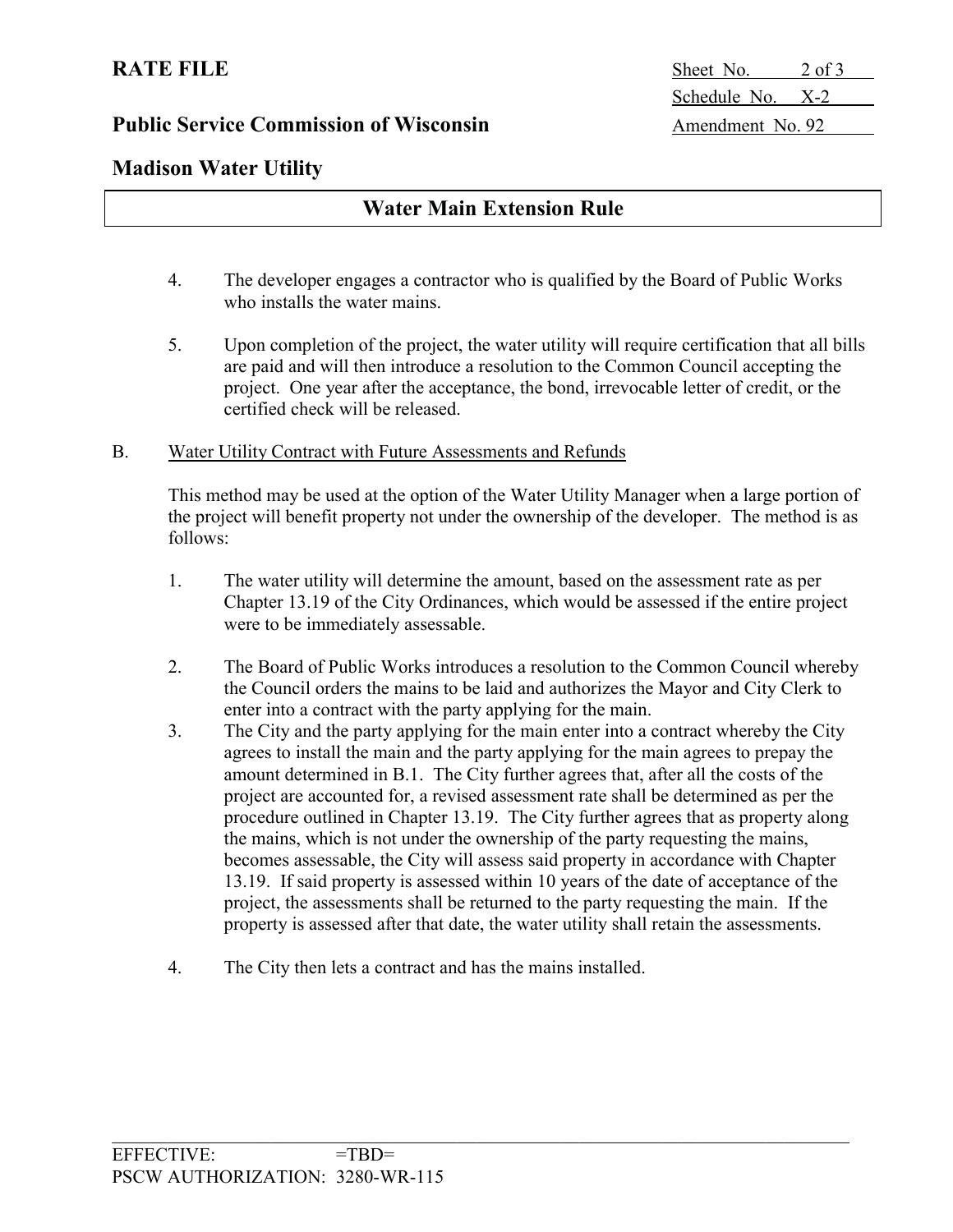**RATE FILE** Sheet No. 3 of 3 Schedule No. X-2

## **Madison Water Utility**

## **Water Main Extension Rule**

### C. Water Utility Contract with Assessments

This method is intended for use only upon approval of the Water Utility Manager when funds are available for utility financed mains. The method is intended mainly for use when there is no party requesting water service, such as when mains are installed in street projects or to improve the hydraulic characteristics of the distribution system.

In those cases where this method is used to install mains upon application, the person requesting the mains shall be responsible for grading the street prior to main construction and for any additional construction costs due to frozen ground.

SEE MADISON GENERAL ORDINANCE 13.19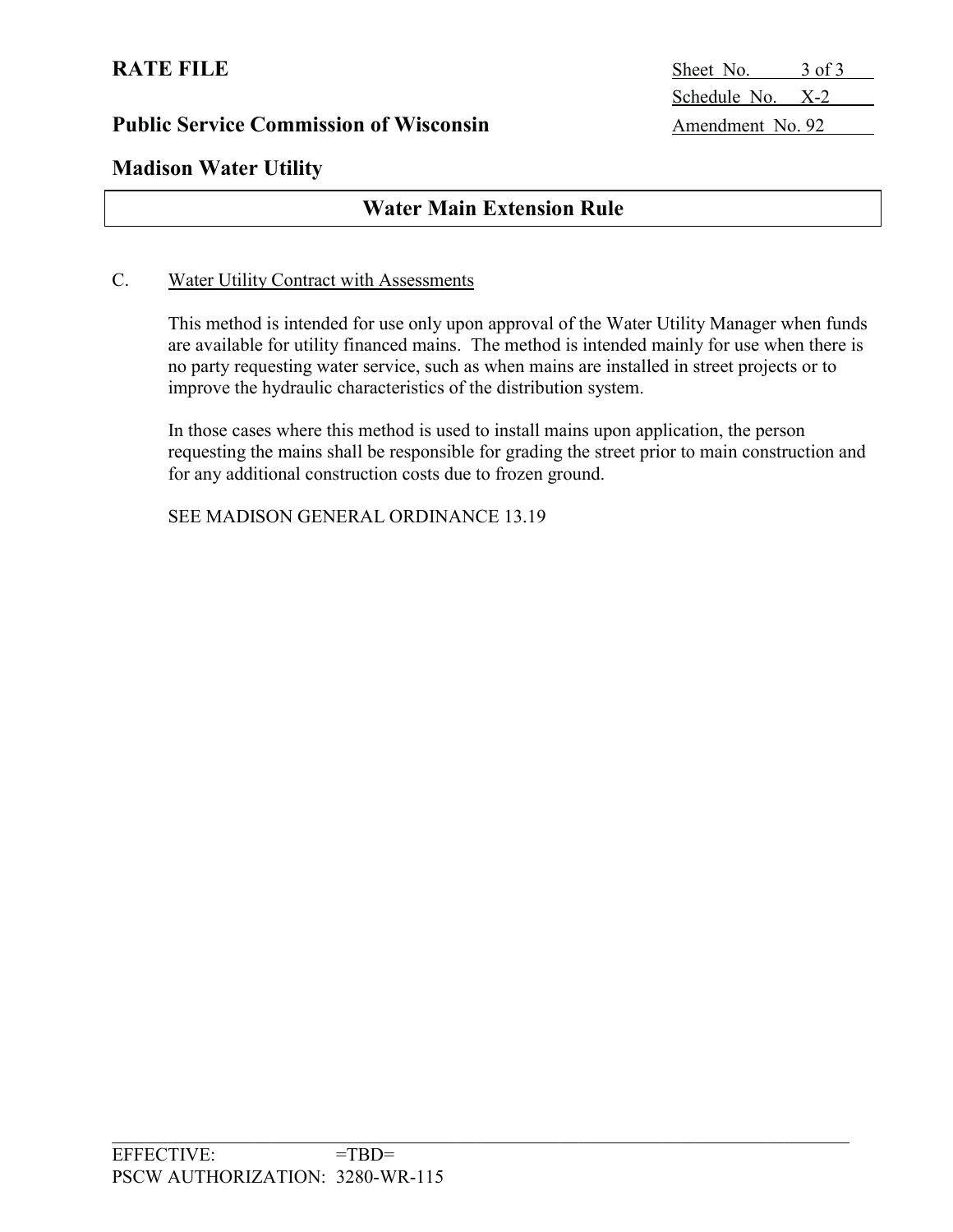# **RATE FILE** Sheet No. 1 of 1 Schedule No. X-4

## **Madison Water Utility**

## **Water Customer Supplemental Rules**

### Compliance with Rules

All persons now receiving water service from this water utility, or who may request service in the future, shall be considered as having agreed to be bound by the rules and regulations as filed with the Public Service Commission of Wisconsin.

### Charges for Water Wasted Due to Leaks

Pursuant to Wis. Admin. Code § 185.35(6) and the utility's policy, when a leak unknown to the customer is found in an appliance or the plumbing, the utility shall estimate the water wasted due to the leak and bill for this excess usage at a reduced rate not less than the utility's cost. If this provision applies, the utility shall bill the customer for excess usage at the lowest volumetric rate in the applicable utility's Schedule Mg-1R, Mg-1S1, Mg-1MF, Mg-1C, Mg-1I, or Mg-1PA, General Service - Metered. No additional adjustments shall be made for water supplied after the customer has been notified of the leak and has had an opportunity to correct the condition.

Thawing Frozen Service Laterals

See Wis. Admin. Code § PSC 185.88.